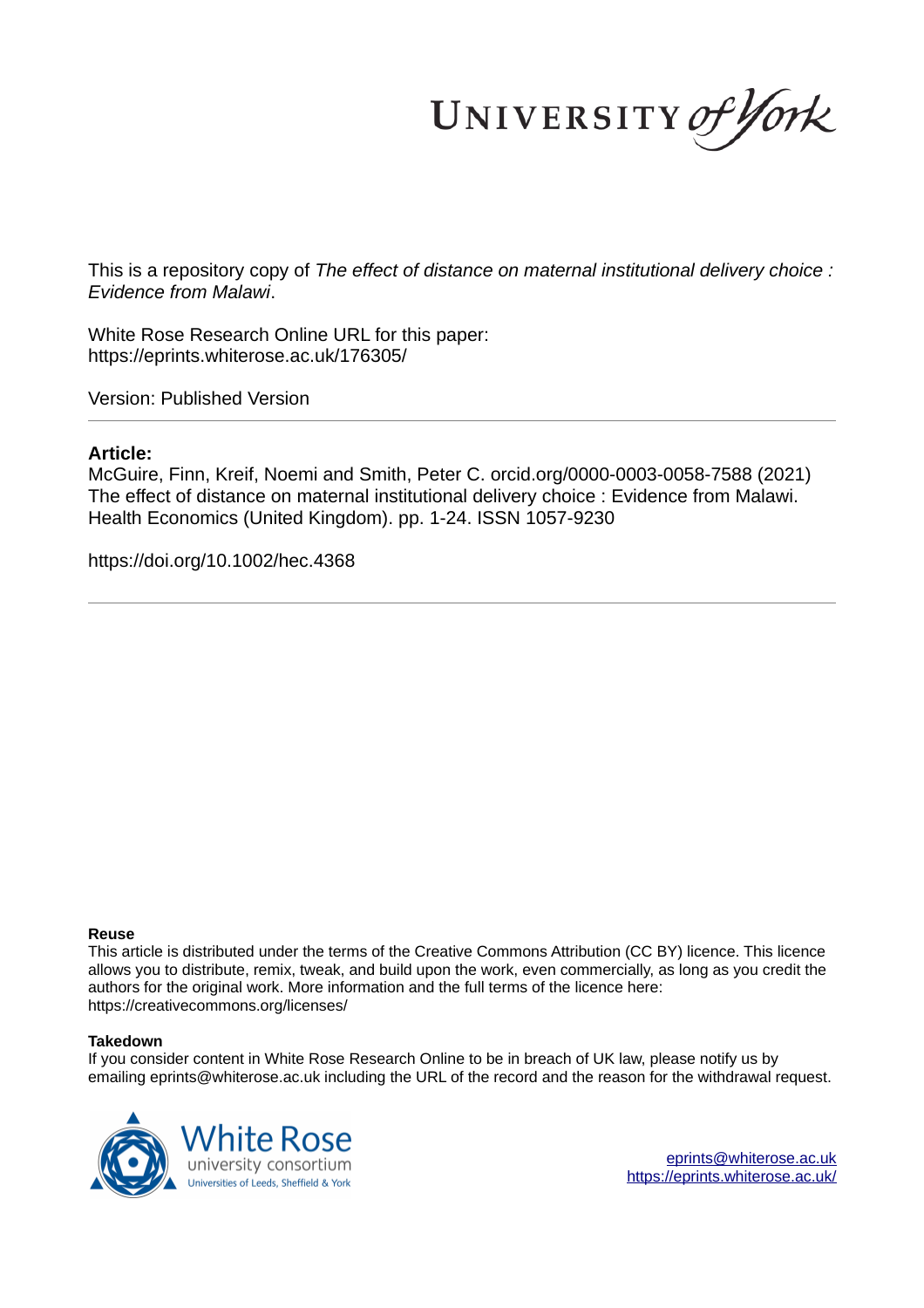Check for updates

#### **RESEARCH ARTICLE**



# **The effect of distance on maternal institutional delivery choice: Evidence from Malawi**

**Finn McGuire1,2** | **Noemi Kreif<sup>1</sup>** | **Peter C. Smith1,3**

<sup>1</sup>Centre for Health Economics, University of York, York, UK

<sup>2</sup>Department of Economics, University of York, York, UK

<sup>3</sup>Imperial College Business School, Imperial College, London, UK

#### **Correspondence**

Finn McGuire, Centre for Health Economics, University of York, York, UK. Email: fm580@york.ac.uk

#### **Funding information**

Centre for Health Economics, University of York

#### **Abstract**

In many low‐ and middle‐income countries, geographical accessibility continues to be a barrier to health care utilization. In this paper, we aim to better understand the full relationship between distance to providers and utilization of maternal delivery services. We address three methodological challenges: non‐linear effects between distance and utilization; unobserved heterogeneity through non‐random distance "assignment"; and heterogeneous effects of distance. Linking Malawi Demographic Health Survey household data to Service Provision Assessment facility data, we consider distance as a continuous treatment variable, estimating a Dose‐Response Function based on generalized propensity scores, allowing exploration of non‐linearities in the effect of an increment in distance at different distance exposures. Using an instrumental variables approach, we examine the potential for unobserved differences between women residing at different distances to health facilities. Our results suggest distance significantly reduces the probability of having a facility delivery, with evidence of non-linearities in the effect. The negative relationship is shown to be particularly strong for women with poor health knowledge and lower socio‐economic status, with important implications for equity. We also find evidence of potential unobserved confounding, suggesting that methods that ignore such confounding may underestimate the effect of distance on the utilization of health services.

#### **KEYWORDS**

dose‐response function, generalized propensity score, health care demand, non‐linear effects, utilization

## **1** <sup>|</sup> **INTRODUCTION**

Low‐ and middle‐income countries (LMICs) continue to face problems of underutilization for basic health care (O'Donnell, 2007). The household cost of accessing health care can be broadly split into financial and time costs (Acton, 1973; Gertler & van der Gaag, 1990). Consequently, countries pursue two broad policies to improve utilization; reducing user fees, and setting geographical access policies. With an increasing number of LMICs removing pecuniary

This is an open access article under the terms of the Creative Commons Attribution License, which permits use, distribution and reproduction in any medium, provided the original work is properly cited.

<sup>© 2021</sup> The Authors. Health Economics published by John Wiley & Sons Ltd.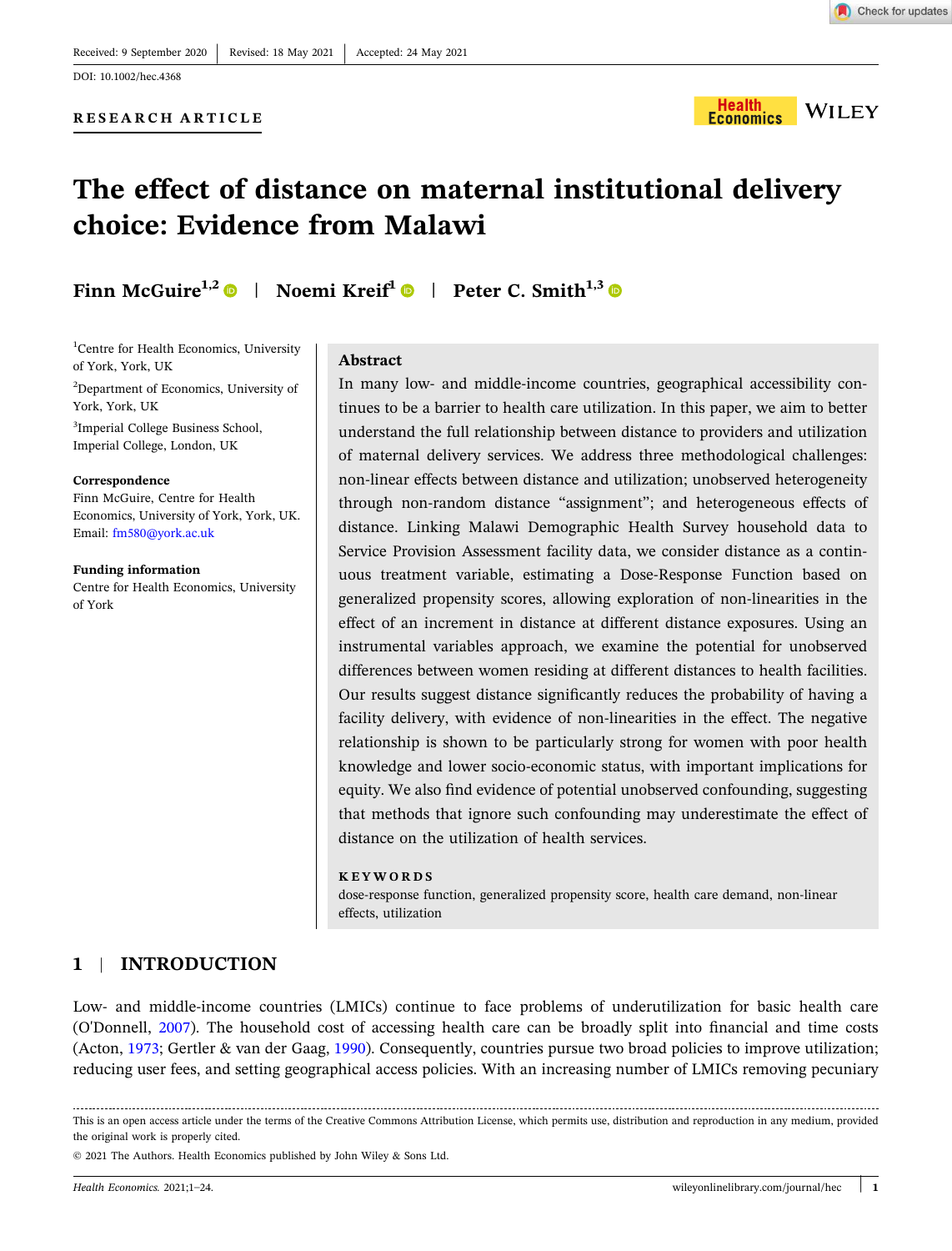barriers to access, attention is switching to other determinants of healthcare utilization, such as travel distance. Despite many LMICs improving the physical access of health care, travel time/distance is still frequently cited as a significant barrier (Hjortsberg, 2003; Karra et al., 2017; Lohela et al., 2012; McLaren et al., 2014; Tegegne et al., 2018).

Previous literature has identified a "distance‐decay rate," an inverse relationship between distance to health care and utilization (Borah, 2006; Lavy & Germain, 1994; Malqvist et al., 2010; Muller et al., 1998; Sarma, 2009; Shannon et al., 1969; Stock, 1983; Tanser et al., 2006; Wong et al., 1987). The association between distance and health care utilization has been found to be large relative to the effect of income, user fees and education (Buor, 2003; Thornton, 2008). Studies that examined the effect of travel time on health care utilization also found a negative relationship (Alegana et al., 2012; Blandford et al., 2012; Masters et al., 2013). It is well-established that distance can influence health care seeking behaviors in expectant mothers (Gabrysch & Campbell, 2009; Thaddeus & Maine, 1994). Specifically, distance is found to be a significant determinant of having a facility delivery, even at small distances in circumstances with poor transport (Chowdhury et al., 2006; Nesbitt et al., 2016; Yanagisawa et al., 2006). In the few studies which found distance to have no impact on utilization of delivery services (Duong et al., 2005; Paul & Rumsey, 2002), this might be explained with the relatively short average distances and high‐quality transport infrastructure in the settings evaluated. Some qualitative evidence has identified a contradictory effect of distance on utilization of delivery services, with large distances stimulating women to seek facility deliveries due to the recognition of the impact of distance should complications arise during a home birth (Griffiths & Stephenson, 2001).

There is increasing recognition of the potential for unobserved confounding to bias estimates of the impact of distance on utilization and health outcomes. Manang & Yamauchi (2018) exploit the opening of new facilities in a differences‐in‐differences design, and find that increased access, measured by number of local public health facilities, increases the probability of having a facility delivery. In a study that focuses on facility deliveries in India, Kumar et al. (2014) attempt to address the possibility that distance may be endogenously determined by instrumenting distance to health facility with an index capturing distance to non‐health "institutions of development." Their instrumental variable (IV) estimates are five times larger than their ordinary least squares (OLSs) estimates, with a 1 km increase in distance resulting in between 1.6 and 1.7 percentage point decrease in the probability of having a facility delivery. To the best of our knowledge, this represents the only current study examining the effect of distance on health care utilization that attempts to account for potential endogeneity.

In this paper, we investigate the impact of distance from the nearest health facility offering delivery services on the probability of having a facility delivery in rural Malawi. With a GDP per capita of US\$338.50, $^1$  Malawi is one of the poorest countries in the world (World Development Indicators, 2019). Unlike many LMICs, Malawi has not seen a significant change in urbanization, with 84% of the population residing in rural households in 2018 (National Statistics Office, 2018). Further, there was in 2016 an average of 4.6 births per woman, one of the highest fertility rates in the world (World Development Indicators, 2019). Despite recent improvements, the country still suffers some of the highest rates of under‐5 and neonatal mortality globally, 63/1000 and 27/1000 live births respectively in 2015/16 (Ministry of Health, 2017). The maternal mortality rate was 439/100,000 live births in 2016, a reduction from 675/100,000 in 2010 (Ministry of Health, 2017).

Like many LMICs, Malawi continues to aim to expand its health infrastructure and increase the physical access to health care services. However, despite the acknowledgment of a distance-decay effect, nuanced evidence to informatively guide infrastructure planning remains sparse. Distance is a continuous variable and populations are geographically distributed unevenly. Despite this, most studies treat the functional relationship between distance and utilization as linear, limiting the potential to explore variation in the relationship across distance levels. As efficient investment in health infrastructure relies on understanding the full relationship between access and utilization, it is important to identify differential impacts distance may have at different levels. Additionally, while many countries set minimum travel distance targets, it is unclear—equity arguments aside—whether such targets are appropriately set. Fundamentally, health systems have to provide a fair opportunity for populations to seek care. Therefore, from a health infrastructure planning perspective the effect of the minimum travel distance required to seek care on utilization remains an important issue. Information on this relationship can guide minimum access thresholds and infrastructure planning. In order to provide more nuanced evidence to inform policy‐making, we adopt a continuous treatment approach, estimating a dose‐response function (DRF) that relates each level of distance to the probability of having a facility delivery using generalized propensity scores (Hirano & Imbens, 2004). We also examine the potential modifying effects household socio‐economic status (SES) and mother's health knowledge may have on the distance‐utilization relationship. Additionally, we acknowledge that household and facility location may be strategically selected, and non‐random sorting may result in distance to health facility being correlated with unobserved determinants of location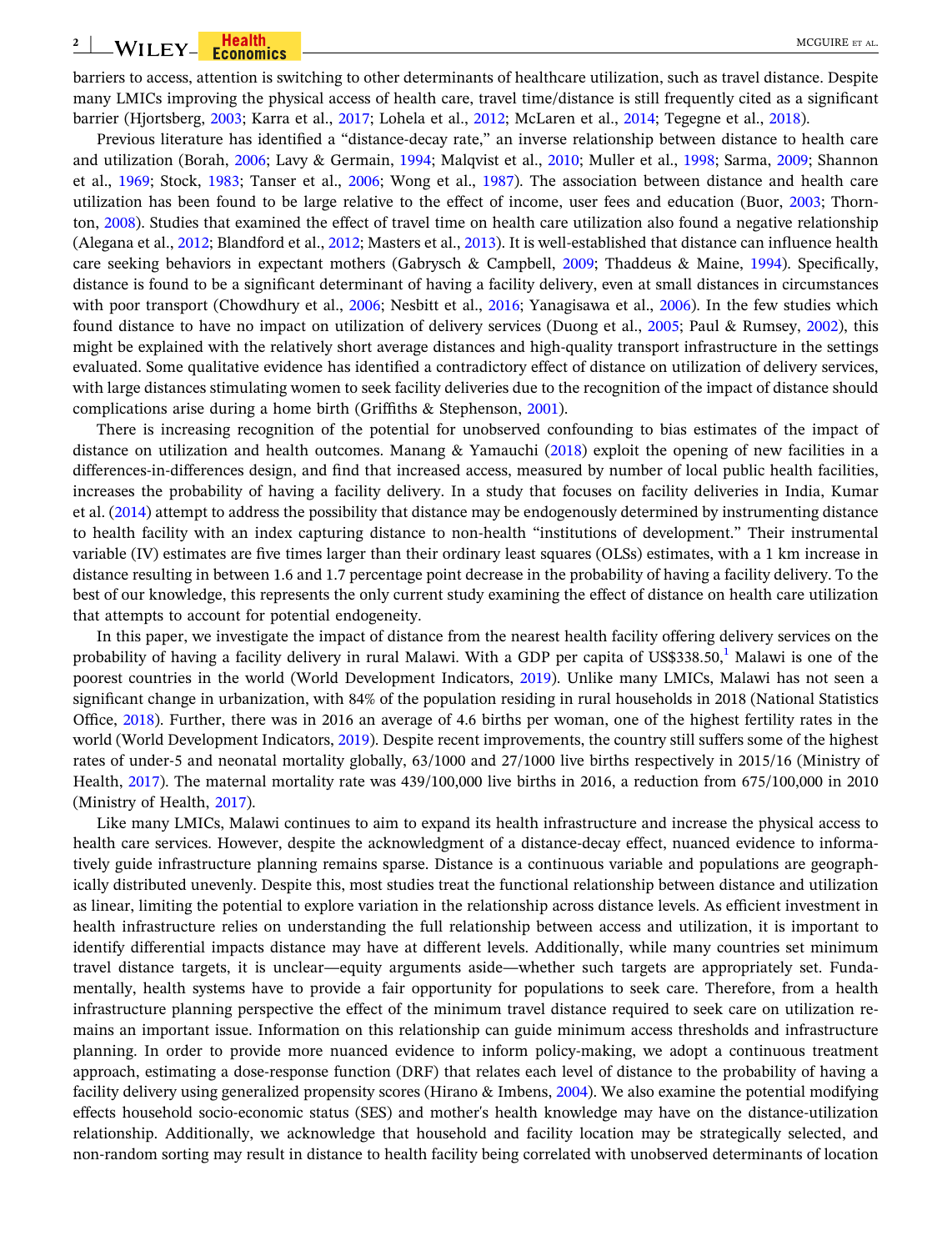of delivery such as health status or health‐seeking preferences. To address this possibility, we employ an IV approach as an alternative estimation strategy. We view the methods applied as complementary, in that they address different challenges in estimating the distance-utilization relationship: potential nonlinearity in the relationship, potential heterogeneity according to pre-specified subgroups, and potential unobserved confounding. In our conclusions, we synthesize the results from these methods to provide comprehensive information on how distance may effect health care utilization and help inform policy decisions.

#### **2** <sup>|</sup> **METHODS**

We briefly outline the contextual background and data used in the study before outlining a simple theoretical model of how distance impacts health care utilization and the identification strategies applied.

#### **2.1** <sup>|</sup> **Context**

Primary health services in Malawi have been provided free at the point of access in public facilities since 1964. The services to which the population is entitled without user fees, including delivery services and maternal health care, were formalized with the introduction of the Essential Health Package (EHP) in 2004 (Ministry of Health, 2004). To further improve the utilization of maternal and child health services, service level agreements (SLAs) have been agreed with the Christian Health Association of Malawi (CHAM) since 2006. Under SLAs, CHAM facilities in catchment areas where no government facilities exist provide the EHP without charging user fees (Manthalu, 2019).

The Government of Malawi owns 48% of the health facilities within the country while the CHAM owns 17% of the countries facilities, with most located in rural areas. The remaining facilities are either private‐for‐profit (22%), NGO owned (6%) or company facilities (7%) (Ministry of Health & ICF International, 2014).

The national access policy seeks to ensure that all households live within 5 km of a health facility, reduced from a previous target of 8 km (Ministry of Health, 2017). From 2011–2016 12 new health facilities were constructed. Despite this, the proportion of the population living within 8 km of a health facility declined from 81% to 76% over the same period (Ministry of Health, 2017).

#### **2.2** <sup>|</sup> **Data**

Our analysis combines data primarily from two key sources. The Demographic and Health Survey (DHS) 2015/16, a population-based household survey, provides data on births and health care utilization. It employs a two-stage cluster sampling design with 850 clusters identified in the first stage and approximately 30 households from each cluster selected in the second stage, resulting in a total sample population of 26,361 households. The survey provides selfreported birth histories for women up to 5 years before the survey.

We restrict analysis to rural households, as defined by the DHS. We focus on rural households because the determinants for health care utilization likely differ between urban and rural women, based on systematic differences in their characteristics and environment and they should be treated as different sample populations. Furthermore, distance is unlikely to present a significant barrier for urban households. Births which took place prior to the woman residing in her current location were excluded as observed distances are not related to these births. Caesarean deliveries are excluded as they all take place in health facilities. Lastly, the analysis includes women only if the household they were surveyed in was their usual place of residence. The final analytical sample consists of 11,881 births to 9250 women. See Appendix A for details on the construction of the analytical sample.

Facility data was obtained from the Service Provision Assessment (SPA) 2013/14, a census providing information on the availability and quality of health care services from all functioning health facilities within Malawi. The survey captures the geographic coordinates of all facilities. Of Malawi's 977 facilities in 2013/14, only 540 had basic delivery capacity and 71 had capacity to perform caesarean sections (Appendix B).

The outcome of interest is mother‐reported location of delivery, indicating whether a birth occurred at a health facility with delivery services or at a location without appropriate services, predominantly home births. We cannot identify the specific facility at which deliveries occur, and do not assume it to occur at the nearest facility. Consequently,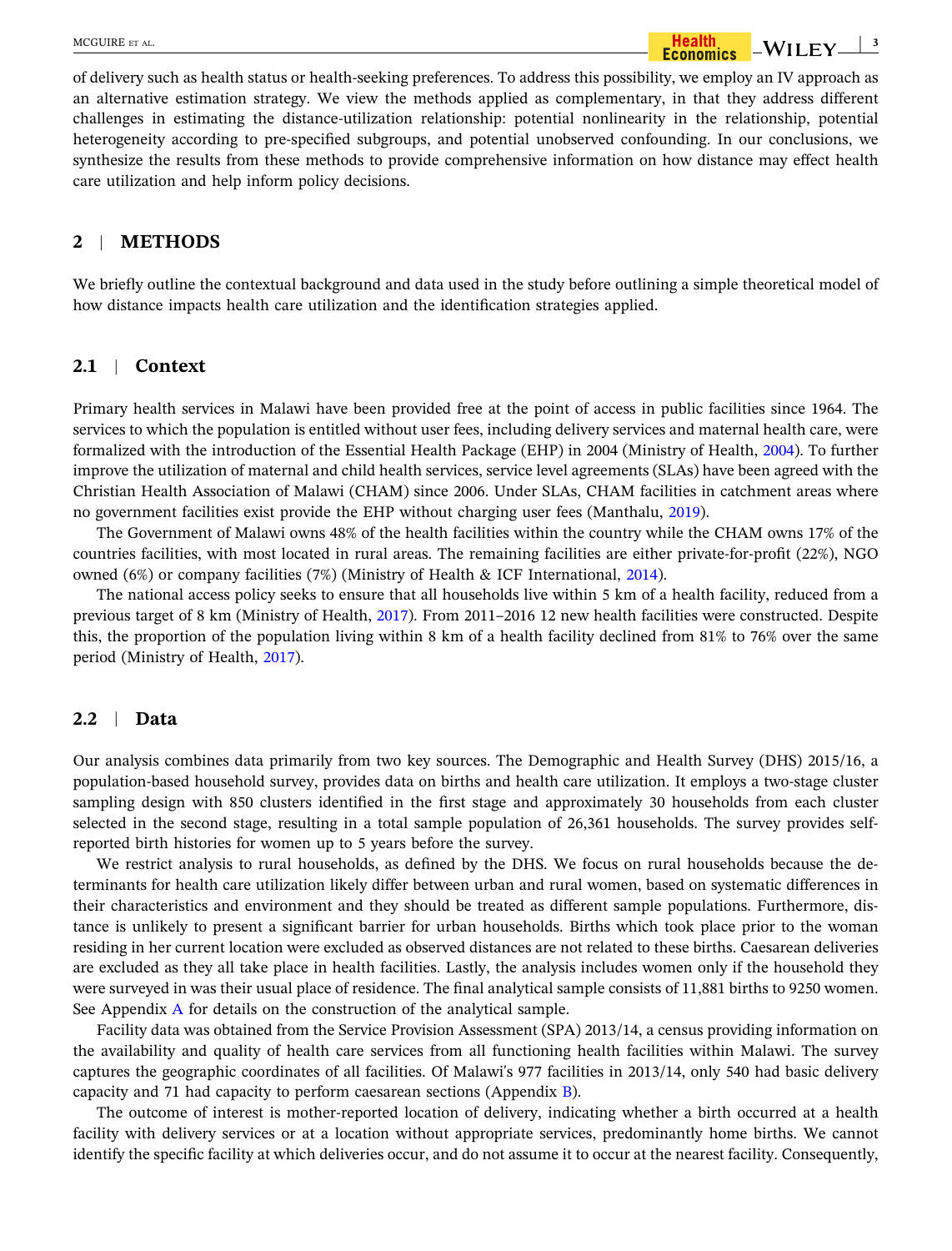we measure the impact of distance to the nearest health facility with delivery services on utilization of any health facility with such capacity. In this sense, we examine the relationship between the minimum distance faced for the opportunity to access institutional delivery services and the fundamental decision of whether to utilize them or not. The DHS also provides information on reasons why women may not seek health care generally (Table 1). Distance is the second overall most cited problem in seeking health care. Unsurprisingly, a higher proportion of women residing at further distances cite distance as a significant problem.

We generated the explanatory variable of interest, Euclidean distance to nearest health facility with delivery capacity, by spatially linking household clusters with health facilities using QGIS (QGIS Development Team, 2009). Figure 1 shows the distribution of distance, with most women (62%) living within 6 km of the nearest health facility offering delivery services and a mean distance of 4.98 km. It should be noted that this represents the minimum distance women must travel in order to utilize an appropriate facility for delivery, not necessarily the facility in which the delivery ultimately took place.

The DHS geospatial data has geographic displacement procedures imposed to maintain respondent anonymity (Burgert et al., 2013). First, geographic coordinates are aggregated to a single point coordinate for each DHS cluster representing the cluster centroid. Second, a geo-masking process displaces the aggregated cluster by a random-angle, random-distance process whereby 99% of rural clusters are uniformly displaced up to 5 km and a further 1% are uniformly displaced up to 10 km. Consequently, as geocoordinates are at DHS cluster centroids, distance is measured at the cluster‐level. This results in the loss of within‐cluster variation. Additionally, the displacement process introduces a random measurement error in the geographic coordinate data, biasing estimates towards zero (see Appendix C; Arbia et al., 2015; Carroll et al., 1995; Goodchild et al., 1992; Perez‐Heydrich et al., 2013).

Table 2 provides summary statistics for the outcome and control variables for both the full analysis sample and across distance tertiles. On average, women in the sample had 1.5 births within the 5 year sample period. Ninety-two percent of births take place at a health facility. Women who have a home birth on average reside further from a facility (6.2 km) than those having facility deliveries (4.8 km).

Figure 2 displays the observed locations of delivery, the mean outcome for 10 equally sized bins according to observed distances, and an unadjusted OLS line of distance on individual's probability of having a facility delivery,<sup>2</sup> showing a clear negative association.

#### **2.3** <sup>|</sup> **Empirical strategy**

#### 2.3.1 <sup>|</sup> Motivating model

Conventional models of demand view health care as an input in the health production function, influencing individuals' health (Fuchs, 1968; Grossman, 1972). The demand for health care is based on comparison of the relative costs and benefits of utilization. Underutilization is, therefore, a manifestation of the expected costs of utilization exceeding perceived expected benefits. We outline a conceptual model of location of delivery choice based on mother and facility characteristics. We assume maternal utility is a function of what we call "maternal capital," *C*, which can be thought of as wealth, and the outcome of the pregnancy, *Y*. That is, for woman  $i = 1, ..., N$ :

$$
U_i = U(C_i, Y_i) ; \frac{\partial U}{\partial C} \ge 0; \frac{\partial U}{\partial Y} \ge 0
$$
\n<sup>(1)</sup>

Capital is depleted by an amount dependent on the distance traveled to the location of delivery *j*, which includes all facilities with delivery capacity and home. Thus:

$$
C_i^j = f(C_i^0, d_{ij}) \; ; \; \frac{\partial f}{\partial C_i^0} \ge 0 \; ; \; \frac{\partial f}{\partial d_{ij}} \le 0 \tag{2}
$$

where  $C_i^0$  is the initial capital of mother *i*,  $C_i^j$  is the capital after delivery at location *j* and  $d_{ij}$  is the distance to location of delivery *j*. The outcome  $Y_i^j$  for mother *i* associated with delivery location *j* is assumed to be: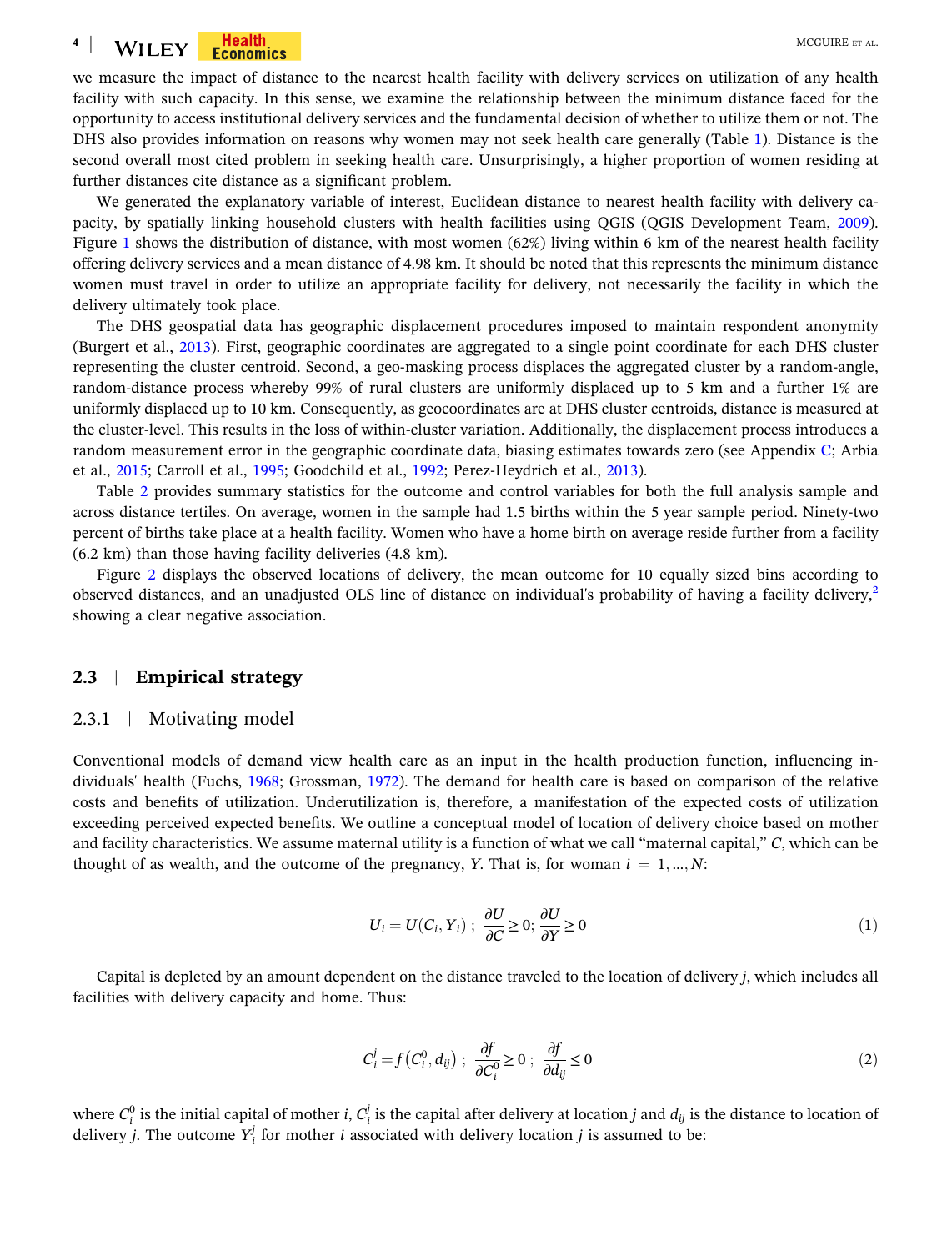**TABLE 1** Self‐reported reasons for not seeking health care (proportion citing reason)

#### $WILEY \perp$ <sup>5</sup> **Health**<br>Economics

|                                 | <b>Full analysis</b><br>sample | First tertile (0.07–<br>$3.4 \text{ km}$ ) | Second tertile (3.4–<br>5.8 km) | Third tertile (5.9–<br>23.6 km) |
|---------------------------------|--------------------------------|--------------------------------------------|---------------------------------|---------------------------------|
| Permission                      | 0.17                           | 0.16                                       | 0.18                            | 0.17                            |
| Financial                       | 0.55                           | 0.50                                       | 0.57                            | 0.58                            |
| Distance to facility            | 0.61                           | 0.47                                       | 0.65                            | 0.72                            |
| Going alone                     | 0.31                           | 0.23                                       | 0.33                            | 0.37                            |
| Concerned no female<br>provider | 0.26                           | 0.21                                       | 0.28                            | 0.28                            |
| Concerned no provider           | 0.53                           | 0.50                                       | 0.53                            | 0.56                            |
| Concerned no drugs              | 0.70                           | 0.65                                       | 0.71                            | 0.72                            |





$$
Y_i^j = g(Q^j, H_i^0, x_i); \frac{\partial g}{\partial Q} \ge 0; \frac{\partial g}{\partial H_i^0} \ge 0
$$
\n(3)

*g*ð*:*Þ can be thought of as the health production function of location of delivery *j* perceived by the mother, which depends on the quality of services,  $Q$ , the mother's underlying health,  $H^0$ , and a vector of individual characteristics  $x_i$ , which may include factors such as birth order, education level and health knowledge. By substituting Equations (2) and (3) into Equation (1), the utility  $V_i^j$  derived from delivery at location *j* can then be written as:

$$
V_i^j = V(d_{ij}, Q^j, H_i^0, C_i^0, x_i); \frac{\partial V}{\partial d} \le 0; \frac{\partial V}{\partial Q} \ge 0
$$
\n
$$
(4)
$$

Equation (4) is woman *i*'s conditional indirect utility function for choice *j* which can be rewritten:

$$
V_i^j = V(d_{ij}, Q^j, z_i) \tag{4.1}
$$

where *z<sup>i</sup>* is a vector of mother and household characteristics, including "maternal capital" and health status. Thus we implicitly compare the utility associated with delivery at each feasible location, assuming women choose the location maximizing *V j i* . Our dataset is at birth level, accordingly this optimization problem occurs at each birth and woman *i*'s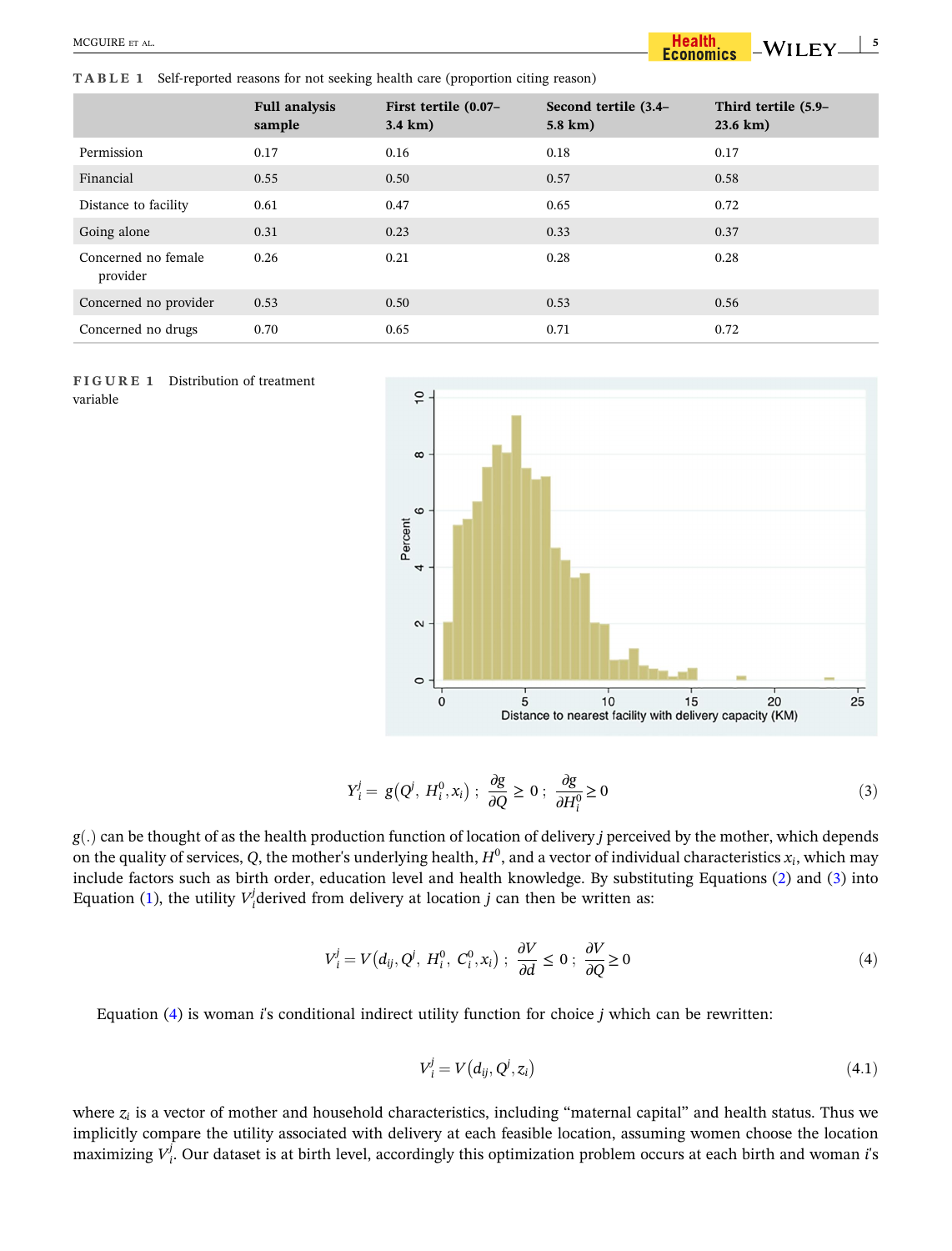## **TABLE 2** Summary statistics

|                                            | <b>Full analysis</b><br>sample | First tertile (0.07-<br>3.4 km) | Second tertile (3.4-<br>5.8 km) | Third tertile (5.9-<br>23.6 km) |
|--------------------------------------------|--------------------------------|---------------------------------|---------------------------------|---------------------------------|
| Number of deliveries                       | 11,881                         | 3907                            | 4062                            | 3912                            |
| Outcome variables                          |                                |                                 |                                 |                                 |
| Had facility delivery                      | 0.92                           | 0.96                            | 0.92                            | 0.89                            |
| Mother characteristics                     |                                |                                 |                                 |                                 |
| Age at delivery                            | 26.5(6.9)                      | 26.3(6.8)                       | 26.6(6.9)                       | 26.7(6.9)                       |
| Number of births in 5 years                | 1.5(0.6)                       | 1.5(0.6)                        | 1.5(0.6)                        | 1.5(0.6)                        |
| <b>Education</b> level                     | 1.0(0.6)                       | 1.1(0.6)                        | 1.0(0.5)                        | 1.0(0.5)                        |
| Literacy                                   | 1.2(0.9)                       | 1.3(0.9)                        | 1.1(0.9)                        | 1.2(0.9)                        |
| Health knowledge index                     | 3.1(0.8)                       | 3.1(0.8)                        | 3.1(0.8)                        | 3.1(0.8)                        |
| Gestation period                           | 9.0(0.5)                       | 9.0(0.5)                        | 9.0(0.5)                        | 9.0(0.5)                        |
| Frequency listen to radio <sup>a</sup>     | 0.7(0.9)                       | 0.8(0.9)                        | 0.7(0.8)                        | 0.7(0.9)                        |
| Frequency read newspaper <sup>a</sup>      | 0.2(0.5)                       | 0.2(0.5)                        | 0.2(0.5)                        | 0.2(0.5)                        |
| Frequency watch TV <sup>a</sup>            | 0.1(0.5)                       | 0.2(0.6)                        | 0.1(0.4)                        | 0.1(0.4)                        |
| Years at current residents <sup>a</sup>    | 66 (41)                        | 68 (40)                         | 68 (40)                         | 63(41)                          |
| Have health insurance                      | 0.00                           | 0.00                            | 0.00                            | 0.00                            |
| Single child birth                         | 0.96                           | 0.97                            | 0.95                            | 0.97                            |
| 2 years since previous birth               | 0.91                           | 0.92                            | 0.90                            | 0.90                            |
| First child                                | 0.21                           | 0.23                            | 0.21                            | 0.20                            |
| Had caesarean-section in last<br>5 years   | 0.01                           | 0.01                            | 0.01                            | $0.01\,$                        |
| HIV positive <sup>a</sup>                  | 0.07                           | $0.08\,$                        | 0.08                            | $0.07\,$                        |
| Always lived at current residents 0.66     |                                | 0.68                            | 0.68                            | 0.62                            |
| Child characteristics                      |                                |                                 |                                 |                                 |
| Birth year                                 | 2012.9 (1.4)                   | 2012.9 (1.5)                    | 2012.9 (1.4)                    | 2013.0(1.4)                     |
| Mother reported child birth size 2.8 (0.9) |                                | 2.8(0.9)                        | 2.8(0.9)                        | 2.8(0.9)                        |
| Household characteristics                  |                                |                                 |                                 |                                 |
| Wealth index                               | 2.8(1.4)                       | 2.9(1.4)                        | 2.7(1.4)                        | 2.7(1.3)                        |
| Health care decision maker                 | 2.2(0.7)                       | 2.1(0.7)                        | 2.2(0.7)                        | 2.2(0.7)                        |
| Have bicycle                               | 0.45                           | 0.42                            | 0.45                            | 0.47                            |
| Have motorcycle                            | 0.02                           | $0.02\,$                        | 0.02                            | 0.03                            |
| Have car                                   | 0.01                           | 0.01                            | 0.02                            | $0.01\,$                        |
| Female head of household                   | 0.25                           | 0.27                            | 0.24                            | 0.24                            |
| Environment characteristics                |                                |                                 |                                 |                                 |
| Region                                     | 2.3(0.7)                       | 2.3(0.8)                        | 2.4(0.7)                        | 2.3(0.8)                        |
| Rainy season birth                         | 0.27                           | 0.26                            | 0.26                            | 0.27                            |
| Number of HSAs in 1 km                     | 0.34(0.57)                     | 0.33(0.56)                      | 0.33(0.56)                      | 0.34(0.57)                      |
| Facility characteristics                   |                                |                                 |                                 |                                 |
| Facility type                              | 4.7(1.0)                       | 4.7(1.0)                        | 4.7(1.1)                        | 4.6(1.0)                        |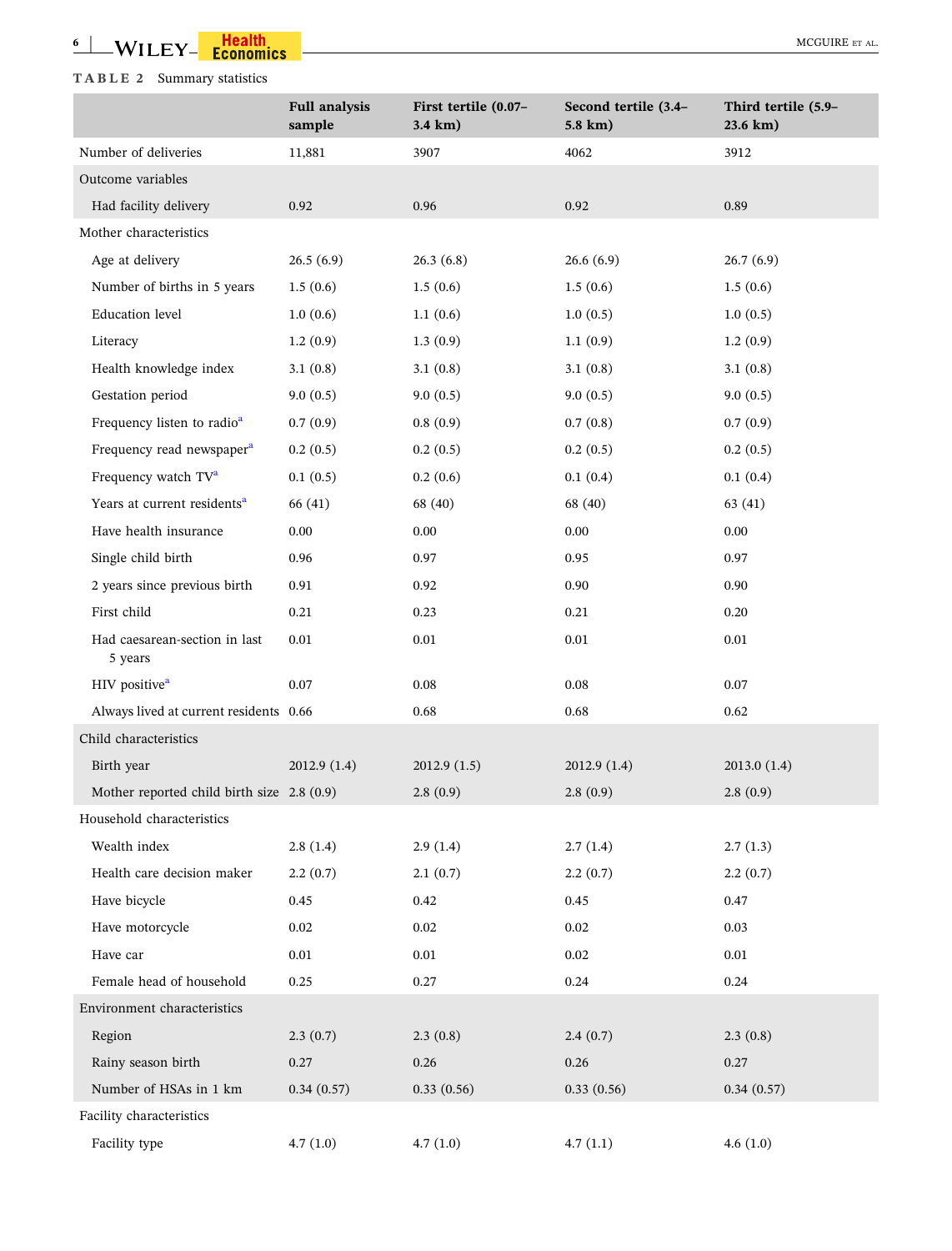#### **TABLE 2** (Continued)

|                                        | <b>Full analysis</b><br>sample | First tertile (0.07–<br>$3.4 \text{ km}$ ) | Second tertile (3.4–<br>$5.8 \text{ km}$ ) | Third tertile (5.9–<br>$23.6 \text{ km}$ ) |
|----------------------------------------|--------------------------------|--------------------------------------------|--------------------------------------------|--------------------------------------------|
| Managing authority                     | 1.4(0.8)                       | 1.5(1.0)                                   | 1.5(0.9)                                   | 1.3(0.6)                                   |
| Other                                  |                                |                                            |                                            |                                            |
| Bypassed nearest facility <sup>a</sup> | 0.41                           | 0.44                                       | 0.43                                       | 0.34                                       |

*Note:* Years at current residents is skewed upwards by the number representing "always." HSAs stands for Health Surveillance Assistant, Malawi's cadre name for community health workers.

<sup>a</sup>Variables are not included in main specifications for inference for a variety of reasons but provide descriptive insight.

#### FIGURE 2 Non-parametric and

parametric association of distance and facility delivery



 $\rm WILEY \_\!\_7$ 

**Health**<br>Economics

strategy maximizing utility may vary by birth. Empirical strategies and model specification choices derive from this simple theoretical model. Despite a set of *j* realizable utilities from alternative facility choices, we observe only the singular preference choice. The observed  $V_i^j$  is the revealed preference which can be formulated as a probabilistic choice model. Our first empirical strategies assume all elements of  $V_i^j = V(d_{ij}, Q^j, H_i^0, C_i^0, x_i)$  are captured, while our second acknowledges aspects of  $H_i^0$  and  $x_i$  may be unobservable.

## 2.3.2 <sup>|</sup> Identification strategy 1: Selection on observables

#### *Linear probability model*

We assume the linear predictor of the model to be additive separable and linear in its inputs, which relates to the conditional probability of the outcome with the link function  $G(.)$ :

$$
Pr(FD_B = 1) = G(\beta_0 + \beta_1 DIST_M + \beta_2 SES_M + \beta_3 HH_M + \beta_4 CB_B + \beta_5 FC)
$$
\n<sup>(5)</sup>

where *FD<sup>B</sup>* is a binary outcome indicating whether the birth occurred in a health facility or at home. *DISTM*, the treatment, is distance to the nearest health facility from the woman's household. *SES<sup>M</sup>* is a vector of socio‐economic variables that may be related to women's choice of place of delivery such as age at delivery, education, literacy, health insurance, health knowledge and wealth index. *HH<sup>M</sup>* includes household variables such as bicycle, motorcycle and car ownership. *CB<sup>B</sup>* includes characteristics of the birth such as the gestation period, whether it was a single child birth and if it was the woman's first birth. Finally, *FC* includes facility characteristics such as the type of facility and the managing authority of the facility. A potential determinant of location of delivery is past exposure to the health care system, such as ante‐natal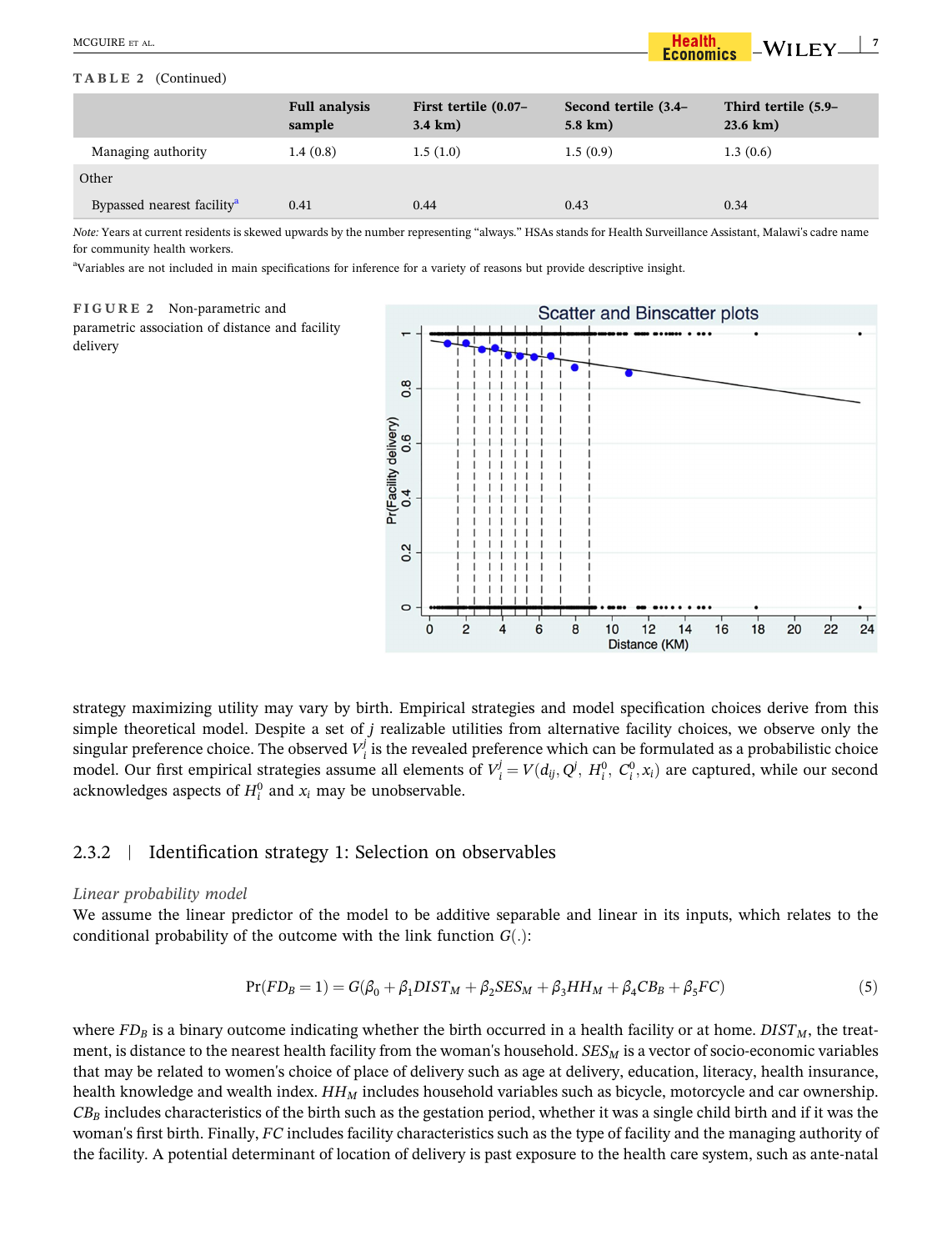care (ANC) visits. However, ANC visits may themselves be affected by distance, and adjusting for it would cause bias in estimator of the treatment effect (Gelman & Hill, 2007), hence we do not include it as a covariate.

The causal interpretation of  $\beta_1$  and the corresponding marginal effects hinge on two key conditions: exogeneity of distance and overlap. The former relies on including all confounders—variables that predict both distance and the location of delivery—in the regression model. Should a factor that influences a woman's decision to have a facility delivery (distance) not be observed, it must be assumed that this factor is independent of distance (choice of location of delivery). In the context of a continuous treatment such as distance, the latter condition, implies that for each level of treatment and combination of covariates, there is some non‐zero probability that the treatment will be received (Cattaneo, 2010). The probability of poor overlap increases with the number of covariates adjusted for, and when the variable of interest is continuous, such as distance.

A problem with regression methods is that lack of overlap leads to a strong reliance of the specification of the regression model which extrapolates to regions with poor overlap (Ho et al., 2007). In our context, this involves correctly modeling the complex process that determines a woman's choice of birth location (Seljeskog et al., 2007). Specifically, correctly modeling the relationship between the distance and the outcome, as well as the relationship between the covariates and the outcome, through a linear predictor and the  $G(.)$  link function. We first implement this regression approach, with main terms only in the linear predictor, and alternative (linear, probit and logit) link functions. Next, as a more flexible method, we implement a generalized propensity score (GPS) approach, which moves the model specification task from the outcome regression function to the treatment assignment mechanism.

#### *DRF estimation*

To relax the parametric assumptions of the regression function and flexibly explore the relationship between distance and the probability of having a facility delivery we treat distance as a continuous "treatment," and estimate a DRF. We follow the GPS approach by Hirano and Imbens (2004).<sup>3</sup> The attractive features of the GPS method relative to regression methods are that it requires only adjusting for a scalar variable to control for imbalance in observed covariates, and—in the more recent proposals implemented here—it is possible to use the GPS as a weight, without having to specify a parametric relationship between the treatment variable and the outcome.

We briefly outline the GPS method within the potential outcomes framework (Rubin, 1974). Given a random sample of individuals  $i = 1, 2, ..., N$ , for each unit *i* there exists a set of individual potential outcomes  $Y_i(i)$  capturing *i*'s response to treatment level *j*, known as the individual DRF.  $j \in \mathfrak{F}$  denotes the treatment level—distance to nearest facility where  $\Im$  is the interval  $[j_{min}, j_{max}]$ , in this case  $\Im$  is the interval [0.07*km*, 23.58*km*]. For every individual only one treatment *J*<sub>*i*</sub> and one potential outcome is observed,  $Y_i = Y_i(J)$ . The causal effect of individual *i* moving from *j* to  $\Delta j$  is defined as,  $Y_i(j) - Y_i(j + \Delta j)$  is unobservable. However, an estimate of the population average effect  $E[Y_i(\Delta j)] - E[Y_i(j)]$ can be obtained. Calculated over the range of values  $\Im$  this is known as the DRF, given as  $\mu(j) = E[Y_i(j)]$  for all  $j \in \Im$ , measuring the relationship between the treatment, distance from the nearest health facility as the cause, and potential utilization outcomes as the effect. The DRF, therefore, signifies the average response in the population if all women were at distance  $J = j$ . The marginal treatment effect estimation with respect to treatment level *j* is given as:

$$
ATE = E[Y_i(j) - Y_i(j - \Delta j)] = \frac{E[Y_i(j)] - E[Y_i(j - \Delta j)]}{\Delta j}
$$

The approach relies on the weak unconfoundedness assumption, stating that, conditioned on the observed covariates, there is pairwise independence of the treatment level received with each of the potential outcomes:  $Y_i(j) \perp J_i | X_i$  for all  $j \in \mathfrak{F}$  (Hirano & Imbens, 2004). In our setting, this implies that distance to nearest facility is unrelated to unobserved covariates that themselves affect the probability of facility utilization. For adjustment, we use the same covariates we used in the regression adjustment, specified in the previous section. Similar to the regression approach, identification with GPS relies on good overlap. This requires that the conditional density of the treatment is positive for any covariate values,  $Pr(r(j, x) > 0) = 1$ , where  $r(j, x) = f_{J|X}(j|x)$ , is the conditional density function of the treatment given the covariates. However, an advantage of the GPS method is it enables a relatively straight‐forward process, outlined below, of identifying women for whom it is difficult to construct counterfactual outcomes, allowing estimation to be restricted to comparable individuals.

The GPS is defined as  $r(J,X)$ , the probability that individual *i* belongs to the distance at which they are observed. Assuming the conditional distribution of treatment has been correctly specified, the GPS has a balancing property: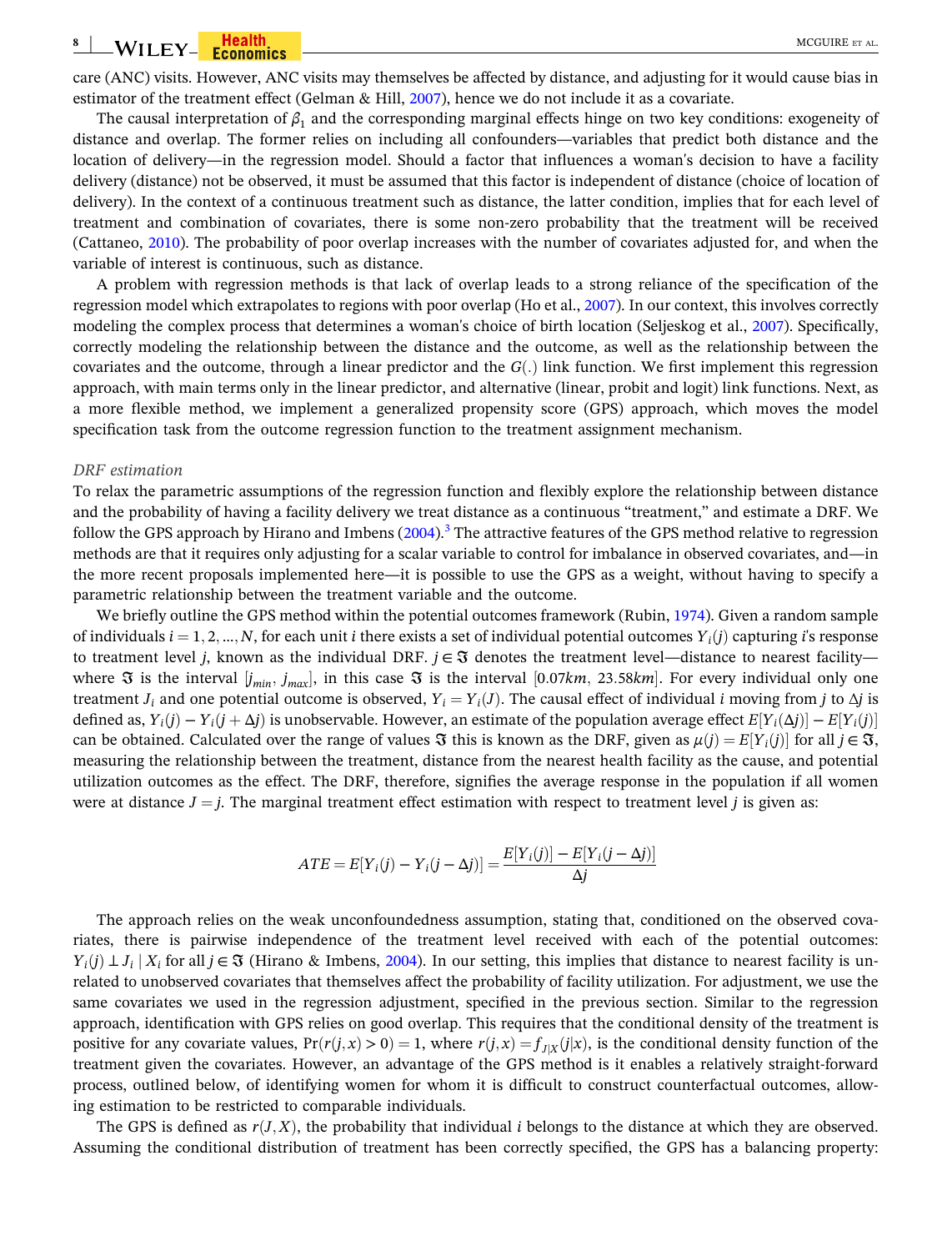within strata with the same value of the GPS evaluated at a given treatment level,  $r(j, X)$ , the probability that the treatment received equals this treatment level,  $J = j$ , does not depend on the values of the covariates.

Informed by statistical tests (Akaike information criteria, Bayesian information criteria and Modified Park tests), we estimate the GPS using GLM with Gamma distribution and log link function for the conditional distribution of distance. Following Hirano and Imbens (2004), we perform balance checks on the estimated GPS, dividing the sample into three mutually exclusive intervals according to the 33rd and 66th percentile of the distribution. Within each interval the GPS is computed at the median distance. Each interval is divided into five blocks by the quintiles of the GPS evaluated at the median. Within each block, covariates difference in means are calculated for individuals who have a GPS such that they belong to that block but belong to a different treatment interval. T‐statistics are used to assess the differences in the GPS-weighted means between each treatment interval and the pooled means of the remaining two intervals.

To estimate the DRF without the need to specify an outcome regression as a function of the GPS (Bia et al., 2011; Bia & Mattei, 2012) we implement a non-parametric inverse-weighting (IW) estimator (Flores et al., 2012). The approach corresponds to implementing a local linear regression of the outcome on the treatment levels, using a global bandwidth that is chosen data-adaptively (Fan et al., 1996). More detail on the IW estimation approach is outlined in the Appendix D.

We restrict estimation to areas of common support with respect to the estimated GPS, using a method proposed by Flores (2007): again we split the treatment at the 33rd and 66th percentile, and evaluate the GPS at the median treatment of each group for the whole sample, we then compare the distribution of the GPS for observations that belong to one group versus the other two groups pooled, doing this for all three groups.<sup>4</sup>

#### *Heterogeneity analysis*

Studies indicate that health knowledge and SES affect engagement with health systems, particularly in LMICs (Budhathoki et al., 2017; Van Doorslaer & Masseria, 2004; Wagstaff & van Doorslaer, 2000). The effect of distance may also vary along these dimensions. Households with higher SES may mitigate the impact of distance with their ability to pay for public transport. Greater health knowledge may reduce the disincentive effect of distance through better awareness of the benefits of health care. We generate a measure of mother's health knowledge through the cumulative score of a set of questions including whether the mother has heard of oral rehydration solution, Tuberculosis and natural birth complications and whether they know that HIV is spread by sexual activity. DHS rural‐specific wealth index is used creating wealth quintiles. We adapt Equation (5) to estimate the average marginal effects of distance across these subgroups. We undertake sub‐group analysis using a regression approach due to the larger sample requirements of the GPS framework.

#### 2.3.3 <sup>|</sup> Identification strategy 2: Selection on unobservables

If mother‐ or community‐specific unobservable characteristics are correlated with distance to health facility and health care utilization, this would bias the estimated effect of distance on utilization (Schultz, 2004). Several mechanisms may result in such a scenario arising. Selective migration may lead individuals with stronger need or preferences for health care to relocate to communities with better access to health facilities. HIV positive individuals in rural Malawi have over two times greater odds of migration than HIV negative individuals (Anglewicz et al., 2016). Furthermore, placement of facilities may be influenced by lobbying from local communities or other political pressures (Todd, 2007). Rosenzweig & Wolpin (1986) showed endogeneity in development program placement can be a source of significant bias. Such targeting has been identified for reproductive health services (Schultz, 2005; Strupat, 2017). The number of health facilities has expanded in Malawi, with 575 facilities in 2003, rising to 606 in 2010 (Ministry of Health 2010). Should facility placement be linked to health care demand, this would violate the assumption of exogeneity of distance. Finally, facilities may be located in areas of higher population density. Such areas may suffer higher rates of communicable disease or other risk factors—the HIV prevalence rate was 17.4% in urban settings compared to 8.9% in rural areas in 2010 (National Statistics Office. Malawi Demographic and Health Survey 2010/2011)—resulting in lower health status and increased need for health care utilization. It has been noted generally that the argument for exogeneity is weak in cases where distance is not fixed, but responsive to incentives (Basker, 2007).

To attenuate concerns about potential endogeneity, we also employ an IV approach. The candidate IVs for distance must meet the standard conditions; (a) they have a strong correlation with distance to health facility, and (b) they do not have any effect on location of delivery, other than through their relationship with distance to health facility. Several studies have used instruments based on distance to other infrastructure when concerned about the endogeneity of distance to a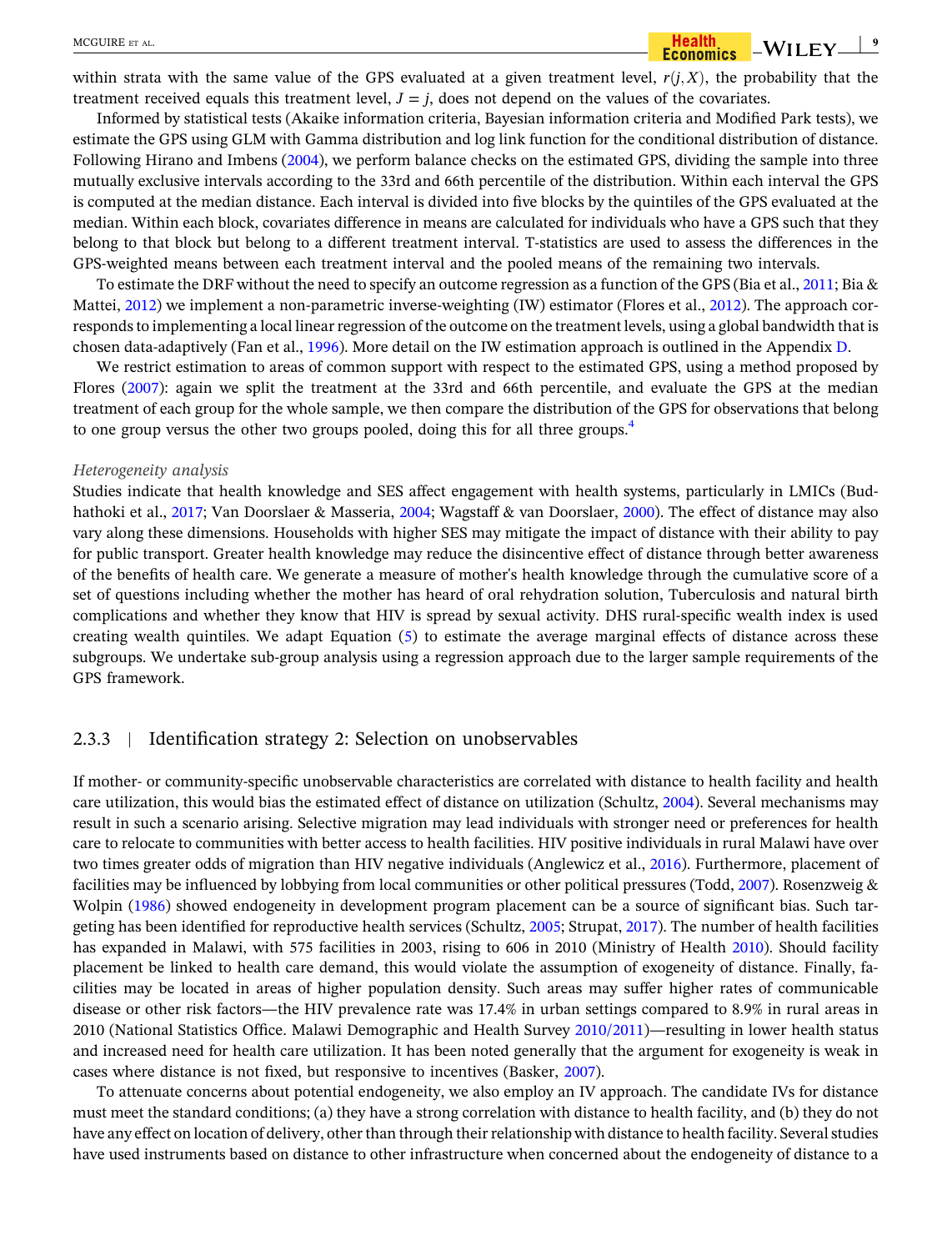#### **10** WILEY Feodomics Communication of the MCGUIRE ET AL.

specific service (Kumar et al., 2014; Lavy, 1996; Mukhopadhyay & Sahoo, 2016). Kumar et al. (2014) use distance to "nonhealth institutions of development"<sup>5</sup> as an instrument for distance to health facility. Following this approach we first use (a) distance to nearest school and (b) distance of nearest school to closest trading center, as instruments.

However, distance to other types of institutions may be correlated with community-level variables, which in turn, may influence the demand for health care. Lavy et al. (1996) suggests a community's local infrastructure may measure the degree to which the village leadership supports public service provision and, generally, the degree of community "progressivity." Therefore, institutions, health‐related or otherwise, may be subject to the same non‐random sorting, bringing into question the credibility of distance to other infrastructure as a valid instrument. Hence, we identify two instruments that we believe more appropriate than distance from other infrastructure: (c) number of qualified teachers at nearest school (d) number of students at nearest school.

Local context underpins our rationale for why these instruments (c) and (d) are potentially less likely to suffer from violations of the exclusion restriction. We contend that local institution quality—proxied by number of qualified teachers—is less under the direct control of communities than access, and should be less related to unobserved community heterogeneity which may also influence distance to health facility. In Malawi, remote schools often face difficulty recruiting and retaining qualified teachers. Teachers themselves are important decision makers, using formal and informal channels to influence placement to avoid remote schools, where there are also high teacher attrition rates (Asim et al., 2017). Therefore, while "progressive" communities may increase public service delivery in their locality, they may have less influence on the quality of those services, in this case number of qualified teachers. Hence, while number of qualified teachers captures an aspect of remoteness, this aspect is less directly related to the factors that jointly determine distance to health facility/public infrastructure and health care utilization. Likewise, the number of students at the nearest school will generally capture "remoteness" of households with schools in more remote communities having less students. However, as households may be located close to or far from the nearest school, we expect it to be a measure of "remoteness" less related to preferences than distance measures. Because the household may in fact be located close to or far from the nearest school (and health facility), we expect that this instrument captures a measure of distance isolated from preferences which may also drive utilization. Additionally, we contend these instruments are unrelated to selective migration due to the high informational requirements and the localized nature of migration in Malawi (Anglewicz et al., 2017).

We extract data on the instruments from a comprehensive World Bank dataset on teachers and schools. This dataset included information on the placement of all teachers in Malawi's 5700 schools, linked with data on school facilities and locations and geo‐spatial coordinates of commercial centers.

We implement several alternative IV approaches: 2SLS, Ivprobit and two-stage residual inclusion (2SRI). The latter, 2SRI approach is our preferred specification, due to its relatively good performance in non‐linear models (Terza, 2018; Terza et al., 2007; Wooldridge, 2014). In all specifications, we use the following linear model to estimate the first stage:

$$
DIST_M = \beta_0 + \beta_1 Z + \beta_2 SES_M + \beta_3 HH_M + \beta_4 CB_B + \beta_5 FC + \varepsilon_B
$$
\n(6)

where *Z* is a vector of each pair of the above specified instruments. For the 2SRI method, we use the predicted residuals  $(\hat{\epsilon}_B)$ , and include them in the regression of distance on place of delivery in addition to the original endogenous variable using the following regression model:

$$
Pr(FD = 1) = \Phi\left(\beta_0 + \beta_1 DIST_M + \beta_2 SES_M + \beta_3 HH_M + \beta_4 CB_B + \beta_5 FC + \beta_6 \hat{\epsilon}_B^{2SRI}\right)
$$
(7)

where  $\Phi$  is a probit link function. The  $\beta_1$  coefficient and corresponding marginal effect in the second-stage equation reflects the causal effect of distance. Following Hausman (1978), we test the coefficient of the first stage residuals to test for the presence of endogeneity. We obtain corrected standard errors in the second stage via bootstrapping.

#### **2.4** <sup>|</sup> **Robustness checks**

In addition to varying specifications of our primary models, we undertake robustness checks examining a different measure of distance and a more detailed metric capturing facility quality. Euclidean distance may not always best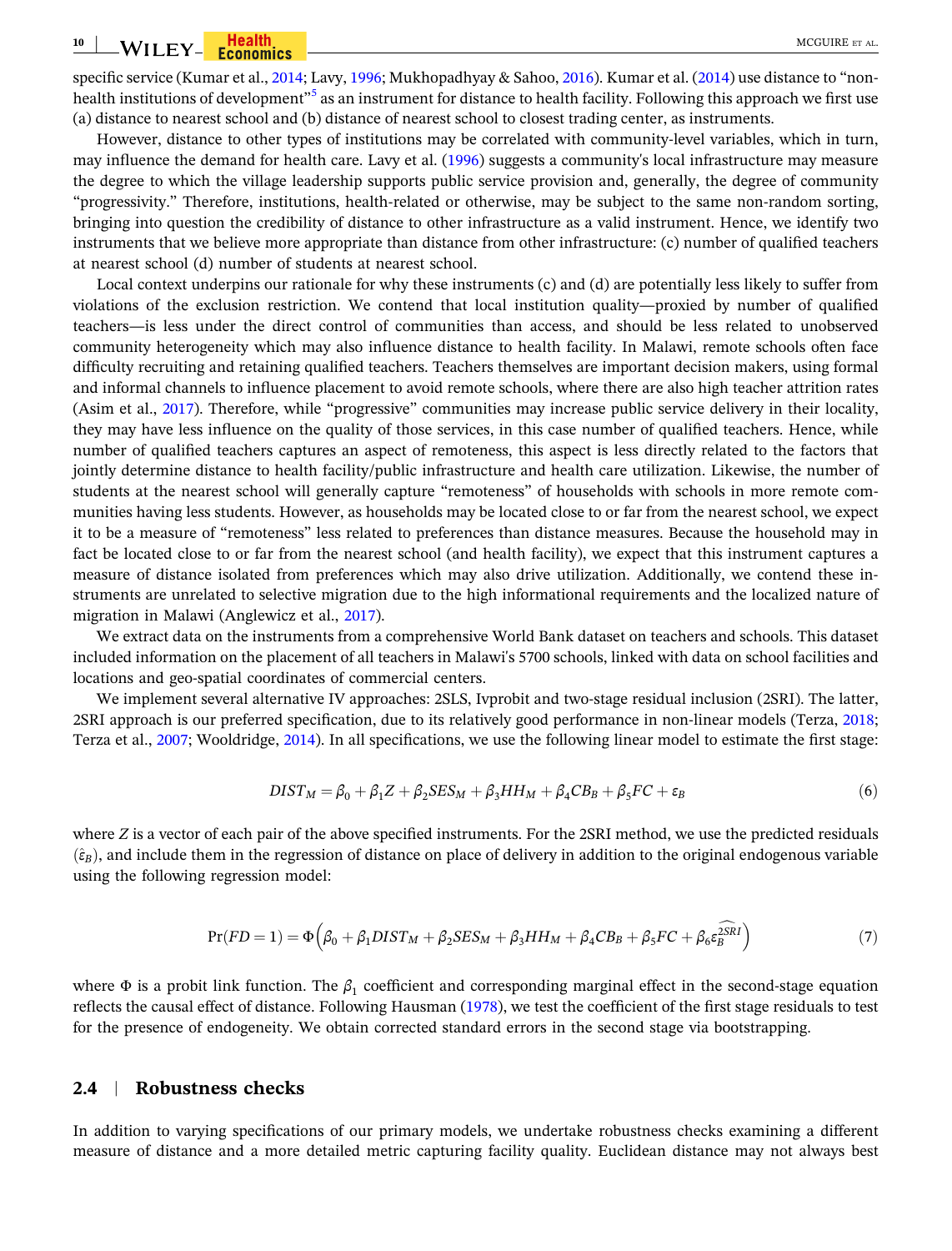represent the realistic travel distance women travel in order to reach the nearest health facility (Guagliardo, 2004; Nesbitt et al., 2016). Therefore, we also calculate the road-network distance to test the robustness of the results to alternative distance measures.

Poor service quality or perceptions of quality also play a role in utilization decisions (Macarayan et al., 2018; Mwabu et al., 1993). Further, quality may be associated with distance, with more remote facilities being of worse quality on average, which could inflate the estimated impact of distance if not adequately controlled for. Our baseline specifications included facility type and ownership which are frequently used proxies for facility quality. However, the SPA captures more detailed facility information allowing us to better control for potential variation in relevant aspects of facility quality.

## **3** <sup>|</sup> **RESULTS**

#### **3.1** <sup>|</sup> **Linear probability model results**

Estimation of Equation (5) by OLS shows a significant inverse relationship between distance and the probability of having a facility delivery (Table 3). Comparing the unadjusted correlations with those including the full set of controls the relationship remains almost unchanged. This can be explained by the small and insignificant coefficients of the covariates in the outcome model with few variables strong predictors of location of delivery. A kilometer increase in distance to nearest facility reduces the probability of having a facility delivery on average by between 1.1 and 1.3 percentage points significant at the 1% level.

Results remain largely unchanged when using non-linear model specifications and when run on several relevant sub-samples (Appendix  $E$ ).

## **3.2** <sup>|</sup> **DRF results**

Table 4 shows the improvement in balance of the covariates once they have been adjusted by the calculated GPS using the procedure outlined above. There is an initial lack of balance with 31 of 66 t-statistics greater than  $|1.96|$ , indicating significant differences in means between treatment intervals. After adjusting for the GPS this is reduced to 22 of 66. Further, balancing for the GPS causes the average absolute t-statistic to decrease from 2.63 to 1.89.<sup>6</sup> Although not achieving perfect balance, adjusting for the GPS does improve comparability across distance.

Assessment of overlap in the distribution of the estimated GPS among individuals in the three treatment tertiles shows a high level of common support (Appendix  $\overline{F}$ ). We restrict DRF estimation to observations within the common support for all three treatment groups simultaneously.<sup>7</sup>

We estimate the effect of distance at values between 1 and 20 km, as small samples at the extreme distances prevent meaningful estimates being obtained at the largest distances observed. We present estimates with 95% confidence bands obtained by 1000 bootstrap replications. While the confidence bands grow after 10 km, from the DRF it is clear the probability of having a facility delivery is a negative function of distance, with a 96.9% probability of facility delivery at 1 km, falling to 74.1% at 20 km (Figure 3). We find clear non‐linearities in the marginal effect of a 1 km increment in distance on the probability of having a facility delivery at different distance exposures (Figure 4): the estimated treatment effect of an additional kilometer appears, largely, to increase with the level of distance. A movement from 1 to 2 km leads to a fall of 0.9 percentage points in the probability of having a facility delivery, while moving from 14 to 15 km, the furthest distance for which we have a statistically significant effect, causes the probability to fall by 2.9 percentage points. Table 6 in Appendix G shows estimates and confidence bands relating to figures.

To check the robustness of our estimates we also follow Hirano and Imbens (2004) in estimating the DRF. This approach estimates the conditional mean of the outcome given the observed treatment level and the probability of receiving that value by parametrically fitting a linear regression function on the treatment and the estimated GPS:  $E[Y_i | I_i, GPS_i] = \beta_0 + \beta_1 I_i + \beta_2 GPS_i$  (Appendix H). All specifications gave results similar to our IW estimates.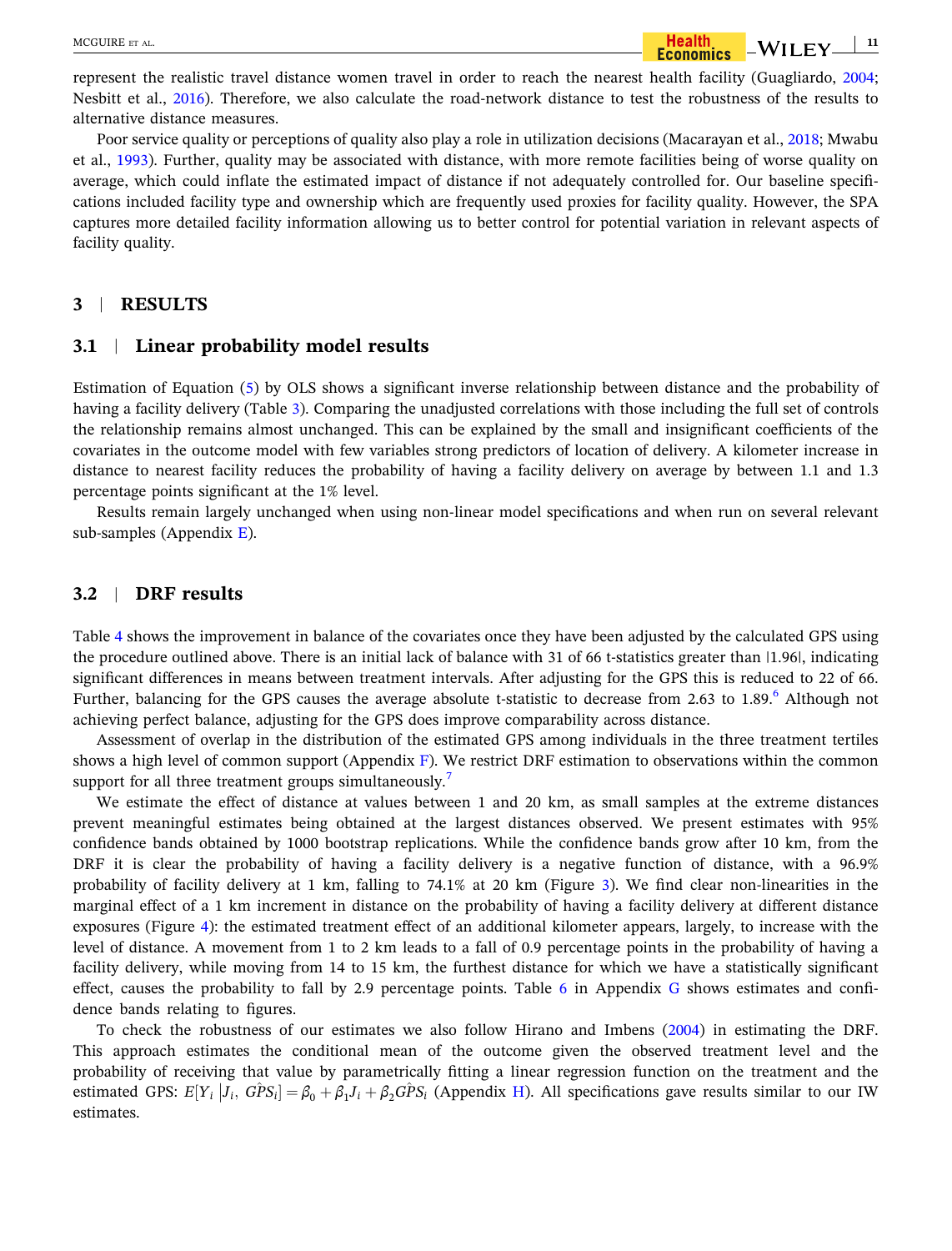**12**  $\text{WII}$   $\text{FY}_n$   $\text{Health}$   $\text{Hess}$   $\text{Hess}$   $\text{Hess}$   $\text{Hess}$   $\text{Hess}$   $\text{Hess}$   $\text{Hess}$   $\text{Hess}$   $\text{Hess}$   $\text{Hess}$   $\text{Hess}$   $\text{Hess}$   $\text{Hess}$   $\text{Hess}$   $\text{Hess}$   $\text{Hess}$   $\text{Hess}$   $\text{Hess}$   $\text{Hess}$   $\text{Hess}$   $\text{Hess}$   $\text{H$ 

|                                         | LPM(1)<br>Coeff | LPM(2)<br>Coeff | LPM(3)<br>Coeff |
|-----------------------------------------|-----------------|-----------------|-----------------|
| Distance to nearest relevant facility   | $-0.011***$     | $-0.013***$     | $-0.013***$     |
|                                         | $-0.002$        | $-0.002$        | $-0.002$        |
| Number of observations                  | 11,881          | 11,375          | 11,375          |
| Number of clusters                      | 677             | 676             | 676             |
| Mother, household, environment controls |                 | X               | X               |
| Facility characteristics                |                 | X               | X               |
| Birth year trend                        |                 |                 | X               |
| District fixed effects                  |                 | X               | X               |

**TABLE 3** Regression of location of delivery (home vs. facility)

*Note:* Controls refers to the inclusion of the full set of mother, child, household, environment controls as well as regional fixed effects. Average marginal effects are calculated following probit and logit specifications.

Abbreviation: LPM, linear probability model.

Statistical significance levels are denoted by \*\*\*  $p < 0.01$ , \*\*  $p < 0.05$  and \*  $p < 0.10$ . Robust standard errors clustered as the DHS cluster level and reported with estimated coefficients.

## **3.3** <sup>|</sup> **Heterogeneity analysis results**

While distance has a significant negative effect on the probability of having a facility delivery across all levels of health knowledge, as expected, there is evidence that distance has a smaller reductive effect on the probability of having a facility delivery for women with higher health knowledge (Figure 5). There appears to be a threshold level of health knowledge at which the modifying effect disappears.

Similarly, the effect of distance is largest for the poorest households and smallest for the richest (Figure 6).

## **3.4** <sup>|</sup> **IV results**

All proposed instruments have statistically significant predictive effects on distance to health facility (Table 5). These first-stage partial correlations are in line with anticipated effects of the excluded instruments on distance to health facility. The Kleinbergen-Paap rk Wald F-statistics exceed the instrument relevance rule of thumb >10 for all instruments individually. Tests checking the endogeneity of distance validating the IV approach and tests for the exogeneity of the proposed instruments further validate the IV approach and instruments (Appendix I).

Table 6 shows the results of our IV estimates. Using the distance-based instruments, the estimates suggest the impact of distance to be similar to those estimated using the linear probability model (LPM)/GLMs. However, using our preferred instrument specification, it appears previous estimates underestimate the effect. The LPM‐IV and 2SRI estimates suggest a kilometre increase in distance reduces the probability of having a facility delivery by between 2.3 and 2.5 percentage points.

When including residuals from the first-stage equation in the second-stage, the positive sign suggests individuals who reside at distances further from facilities have unobservable characteristics which increase the probability of having a facility delivery.

## **3.5** <sup>|</sup> **Robustness check results**

The effect of a change in road-network distance on the probability of having a facility delivery is smaller than that of Euclidean distance (Appendix J). That the size of the relationship between road‐network distance and the utilization of facility delivery services is smaller than that of Euclidean distance suggests the former may be less representative of true travel distances. This is highly possible due to the number of informal paths and roads and travel habits in Malawi. Therefore, we view this as a validation of the use of Euclidian distance as the preferable measure of travel distance.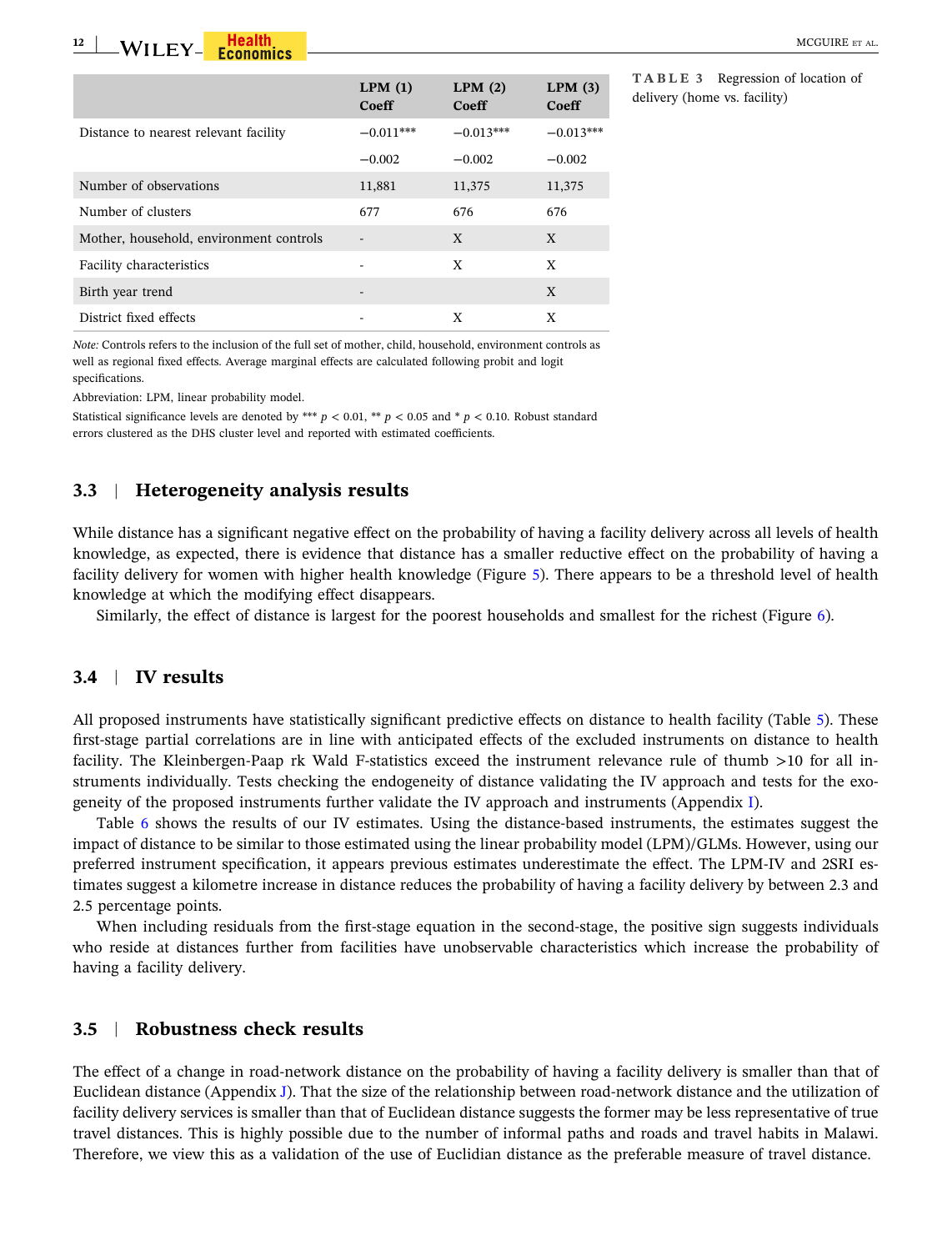#### **TABLE 4** Balance given GPS: t‐statistics for equality of means

|                                     | Unadjusted                                        |                                            |                                            | <b>Adjusted for GPS</b>                           |                                                   |                                            |
|-------------------------------------|---------------------------------------------------|--------------------------------------------|--------------------------------------------|---------------------------------------------------|---------------------------------------------------|--------------------------------------------|
| Variable                            | <b>First tertile</b><br>$(0.07 - 3.4 \text{ km})$ | Second tertile<br>$(3.4 - 5.8 \text{ km})$ | Third tertile<br>$(5.9 - 23.6 \text{ km})$ | <b>First tertile</b><br>$(0.07 - 3.4 \text{ km})$ | <b>Second tertile</b><br>$(3.4 - 5.8 \text{ km})$ | Third tertile<br>$(5.9 - 23.6 \text{ km})$ |
| Mother characteristics              |                                                   |                                            |                                            |                                                   |                                                   |                                            |
| Mother age at<br>delivery           | 2.1                                               | $-0.3$                                     | $-1.8$                                     | 1.5                                               | $-0.6$                                            | $-0.7$                                     |
| No. of births in last<br>5 years    | 6.2                                               | $-2.9$                                     | $-3.2$                                     | 2.7                                               | $-4.9$                                            | 2.3                                        |
| <b>Education</b> level              | $-7.3$                                            | 2.2                                        | 5.1                                        | $-2.1$                                            | 4.0                                               | $-1.2$                                     |
| Literacy                            | $-5.9$                                            | 3.2                                        | 2.8                                        | $-2.6$                                            | 4.5                                               | $-1.3$                                     |
| Mother health<br>knowledge          | $-4.2$                                            | 2.3                                        | 1.9                                        | $-1.6$                                            | 3.3                                               | $-1.4$                                     |
| Gestation period                    | $-1.3$                                            | 0.8                                        | 0.5                                        | $-1.6$                                            | 0.7                                               | 1.0                                        |
| Health insurance                    | 0.1                                               | $-0.3$                                     | 0.2                                        | 0.4                                               | $-0.3$                                            | 0.4                                        |
| Single child birth                  | $-1.2$                                            | 2.8                                        | $-1.6$                                     | $-1.1$                                            | 2.8                                               | $-1.5$                                     |
| 2 years since<br>previous birth     | $-3.9$                                            | 0.7                                        | 3.2                                        | $-1.8$                                            | 2.3                                               | $-0.7$                                     |
| First child                         | $-3.1$                                            | $0.7\,$                                    | 2.4                                        | $-0.9$                                            | 1.3                                               | $-0.4$                                     |
| C-section in last<br>5 years        | $-0.8$                                            | $1.5\,$                                    | $-0.6$                                     | $-1.1$                                            | 1.4                                               | $-0.4$                                     |
| Child characteristics               |                                                   |                                            |                                            |                                                   |                                                   |                                            |
| Birth year                          | 0.3                                               | 0.9                                        | $-1.2$                                     | 0.0                                               | 0.6                                               | $-0.7$                                     |
| Mother reported<br>child birth size | $-0.8$                                            | 1.6                                        | $-0.8$                                     | $-1.2$                                            | 1.5                                               | 0.0                                        |
| Household<br>characteristics        |                                                   |                                            |                                            |                                                   |                                                   |                                            |
| Wealth index                        | $-8.4$                                            | 4.0                                        | 4.4                                        | $-3.7$                                            | 5.3                                               | $-0.8$                                     |
| Bicycle                             | 3.9                                               | $-0.2$                                     | $-3.7$                                     | 1.1                                               | $-1.4$                                            | $-0.4$                                     |
| Motorcycle                          | 1.5                                               | $-0.2$                                     | $-1.3$                                     | 0.9                                               | $-0.5$                                            | $-0.5$                                     |
| Car                                 | $0.8\,$                                           | $-2.4$                                     | 1.5                                        | 1.2                                               | $-2.3$                                            | 1.1                                        |
| Female headed<br>household          | $-3.5$                                            | 1.3                                        | $\bf 2.2$                                  | $-1.2$                                            | $\bf 2.2$                                         | $-0.9$                                     |
| Environment<br>characteristics      |                                                   |                                            |                                            |                                                   |                                                   |                                            |
| Region                              | $2.5$                                             | $-10.2$                                    | 7.6                                        | 6.1                                               | $-9.1$                                            | $2.5\,$                                    |
| Rainy season birth                  | $-0.1$                                            | 1.8                                        | $-1.7$                                     | $-0.6$                                            | $1.6\,$                                           | $-1.1$                                     |
| Facility characteristics            |                                                   |                                            |                                            |                                                   |                                                   |                                            |
| Facility type                       | $0.5\,$                                           | $-1.8$                                     | 1.3                                        | $-0.8$                                            | $-2.7$                                            | 3.3                                        |
| Managing authority -8.1             |                                                   | $-4.1$                                     | $12.2\,$                                   | $-2.6$                                            | $-4.4$                                            | 8.2                                        |

*Note:* T-statistics greater than 1.96 bolded to signify a statistically significant difference in characteristic between treatment groups.

Abbreviation: GPS, generalized propensity score.

 $-WILEY \frac{13}{13}$ 

Health<br>Economics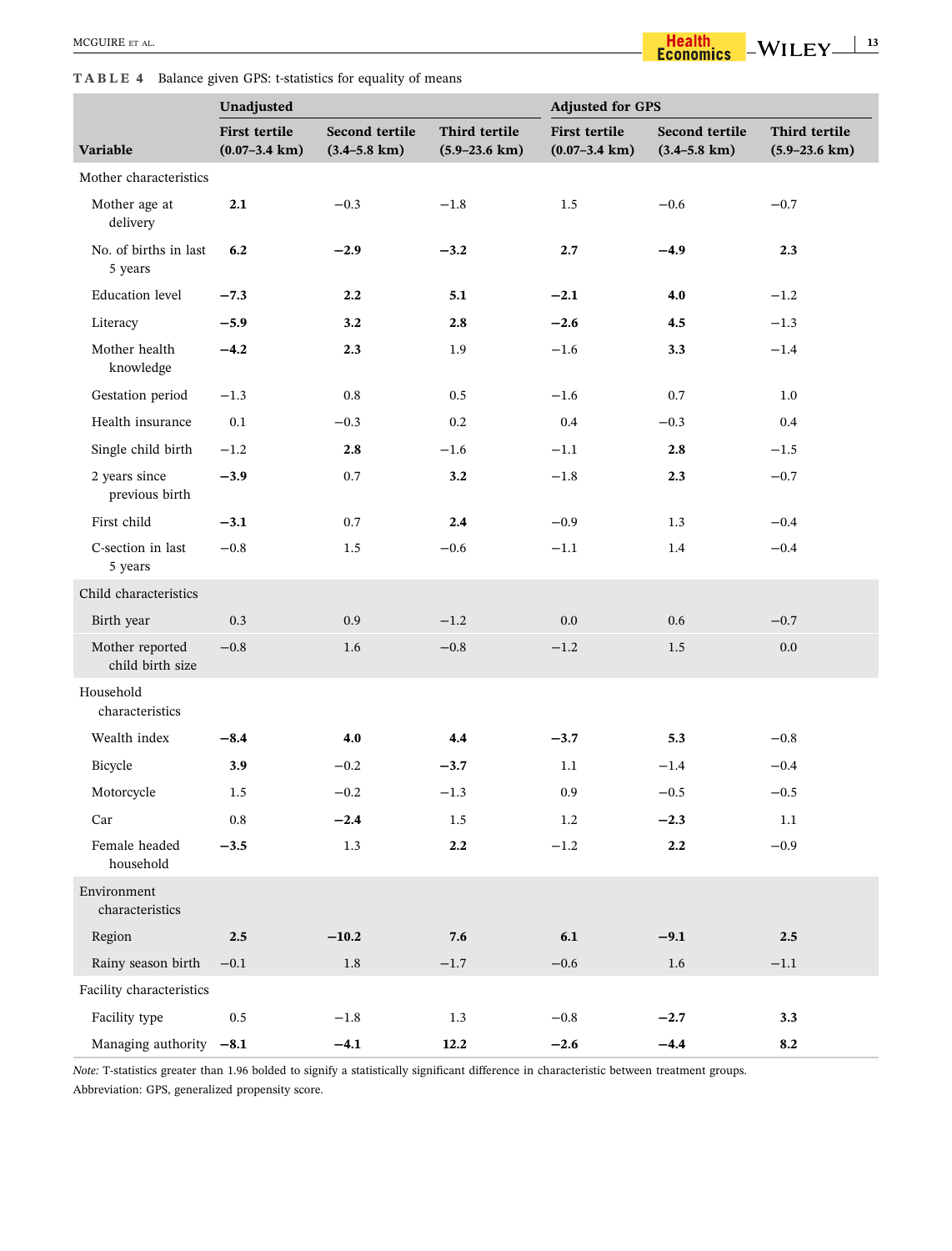WILEY <mark>– Health</mark> – Microsoft – Microsoft – Microsoft – Microsoft – Microsoft – Microsoft – Microsoft – Microsoft – Microsoft – Microsoft – Microsoft – Microsoft – Microsoft – Microsoft – Microsoft – Microsoft – Microsoft –







**FIGURE 5** Heterogeneous effect of distance across levels of mother health knowledge

**FIGURE 3** Dose response function

**14**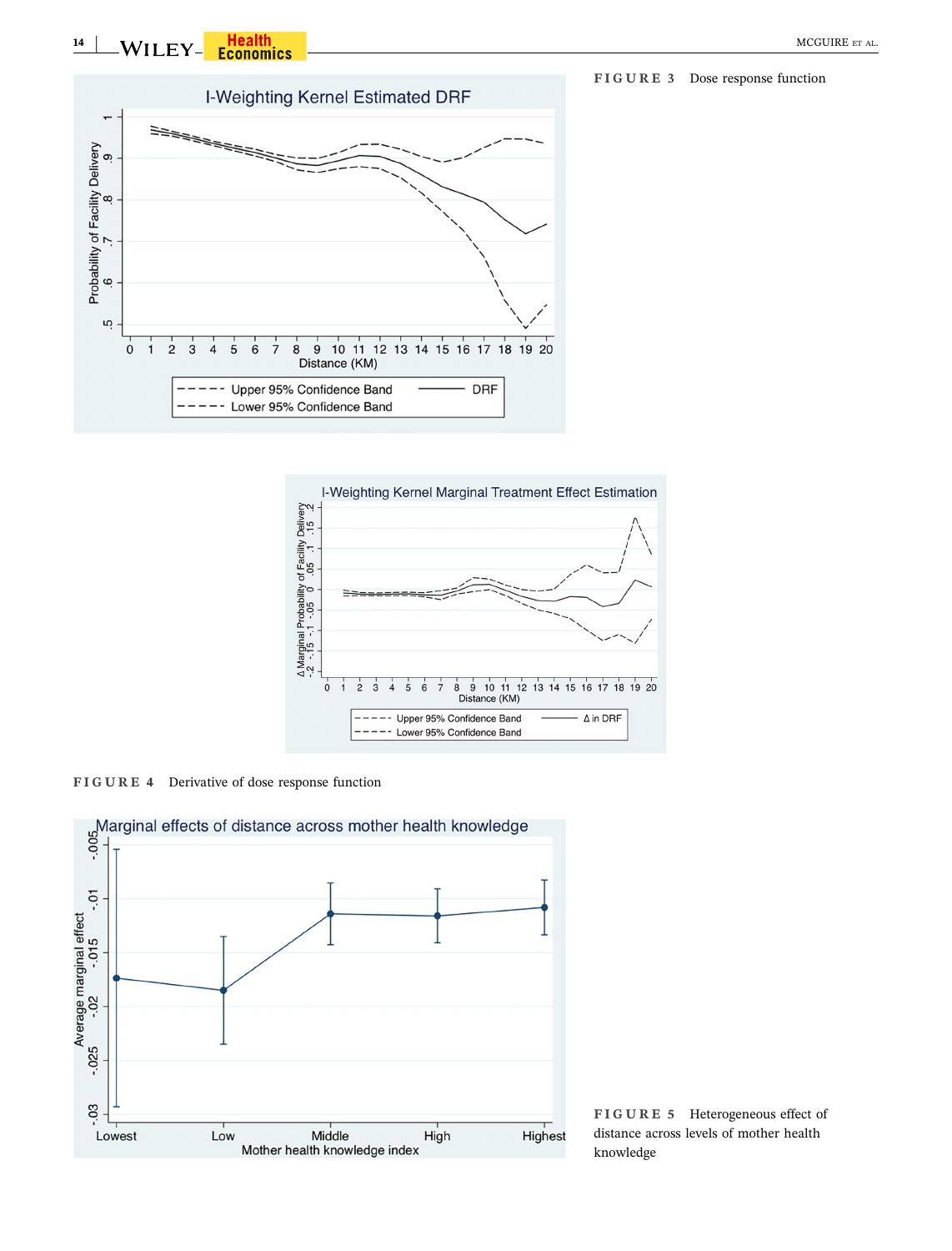

We use principal component analysis to create a composite quality index and categorize facilities by level of quality. We then divide the sample according to the quality category of the nearest health facility offering delivery services (low, medium, high). Our results are unchanged when controlling for the quality of the nearest facility with this more detailed measure of quality (see Appendix  $K$ ; MacQueen, 1967).

# **4** <sup>|</sup> **DISCUSSION**

This paper examines the effect of geographical access to health care, measured by distance to nearest health facility, on the utilization of delivery services. The results suggest that distance to health care still represents a significant constraint to utilizing maternal health care services in Malawi. Importantly, our findings go beyond previous studies which have also identified similar negative distance‐utilization relationships. Unlike previous models which have parametrically constrained the impact of distance, our DRF estimates allow full exploration of heterogeneity in the effect of distance on facility delivery along the values of distance observed. The expected probability of having a facility delivery falls with distance: from 96.9% at 1 km, to 74.1% for women residing at 20 km from their nearest facility. We find non‐linearities, with the marginal effect of distance increasing at greater distance levels. Ceteris paribus, this suggests targeting health infrastructure development towards households at marginally further distances will result in larger utilization gains. Crucially, such information can be combined with population distribution data to significantly improve evidence-based infrastructure planning. Additionally, we find that distance has a more adverse effect on the utilization rates of women with lower levels of health knowledge and household wealth. Hence, even in circumstances where the direct money price of health care is zero, such as in our setting, heterogeneous responses to distance may maintain inequities in access. This suggests that population characteristics should also be considered in both infrastructure development and attempts to increase utilization rates and improve equity. Finally, we find the estimated impact of distance on the probability of facility delivery substantially increases when accounting for the endogeneity of distance, with estimates over twice as large as when not accounting for unobserved differences in women across distance. The finding that distance is endogenous with respect to utilization suggests the results from the LPM and DRF models should be interpreted as lower bounds of the impact of distance.

Although the models utilized should be considered as complementary, the DRF is our preferred model specification due to the valuable information provided beyond an average effect, which can be readily used to guide health infrastructure development. The findings suggest that health infrastructure policy may benefit from considering factors beyond counts of populations within distance thresholds. Non‐linearities in the effect of distance should be considered in facility openings/closings, and can be used with population distribution data to model potential utilization impacts. Information on population background characteristics can also be used to target health infrastructure towards localities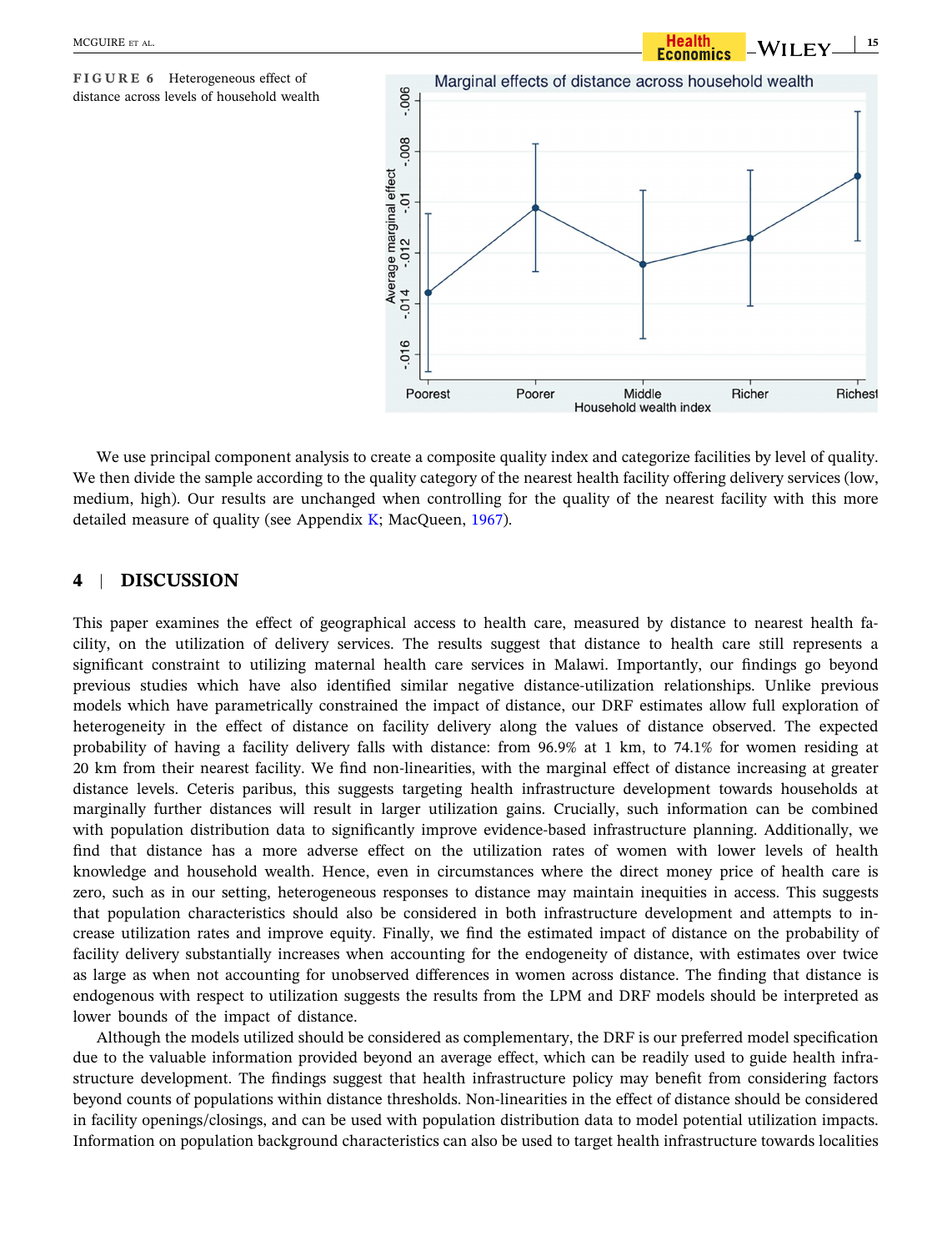## **TABLE <sup>5</sup>** LPM‐IV results

|                                                | <b>IV: Distance to</b><br>nearest school | <b>IV:</b> Number of<br>qualified teachers at<br>nearest school | <b>IV:</b> Number of<br>students in nearest school | <b>IV: Distance of nearest</b><br>school to trading center | <b>IV: All</b>         |
|------------------------------------------------|------------------------------------------|-----------------------------------------------------------------|----------------------------------------------------|------------------------------------------------------------|------------------------|
|                                                | <b>Linear IV model</b>                   | <b>Linear IV model</b>                                          | <b>Linear IV model</b>                             | <b>Linear IV model</b>                                     | <b>Linear IV model</b> |
| First-stage                                    |                                          |                                                                 |                                                    |                                                            |                        |
| Distance to nearest school                     | $0.057***$                               |                                                                 | $\overline{\phantom{a}}$                           |                                                            | $0.042***$             |
|                                                | 0.017                                    |                                                                 |                                                    |                                                            | 0.016                  |
| Number of qualified teachers at nearest school | $\sim$                                   | $-0.082***$                                                     |                                                    |                                                            | $-0.005$               |
|                                                |                                          | 0.012                                                           |                                                    |                                                            | 0.022                  |
| Number of students in nearest school           |                                          | $\sim$                                                          | $-0.001***$                                        |                                                            | $-0.001*$              |
|                                                |                                          |                                                                 | 0.00                                               |                                                            | 0.00                   |
| Distance of nearest school to trading center   |                                          | $\blacksquare$                                                  | $\overline{\phantom{a}}$                           | $1.666***$                                                 | $0.257***$             |
|                                                |                                          |                                                                 |                                                    | 0.276                                                      | 0.042                  |
| Number of observations                         | 11,375                                   | 11,375                                                          | 11,375                                             | 11,375                                                     | 11,375                 |
| Number of clusters                             | 676                                      | 676                                                             | 676                                                | 676                                                        | 676                    |
| Mother, household, environment controls        | $\mathbf X$                              | $\mathbf X$                                                     | $\mathbf X$                                        | $\mathbf X$                                                | $\mathbf X$            |
| Facility controls                              | $\mathbf X$                              | $\mathbf X$                                                     | $\mathbf X$                                        | $\mathbf X$                                                | $\mathbf x$            |
| Birth year trend                               | $\mathbf X$                              | $\mathbf X$                                                     | $\mathbf X$                                        | $\mathbf X$                                                | $\mathbf X$            |
| District fixed effects                         | $\mathbf x$                              | $\mathbf x$                                                     | $\mathbf x$                                        | $\mathbf X$                                                | $\mathbf X$            |
| Post-estimation results                        |                                          |                                                                 |                                                    |                                                            |                        |
| Kleibergen-Paap rk Wald F statistic            | 11.3                                     | 34.2                                                            | 32.2                                               | 36.6                                                       | 23.74                  |
| $Prob > K-P$ F                                 | 0.00                                     | 0.00                                                            | 0.00                                               | 0.00                                                       | 0.00                   |
| Effective F statistic (Olea & Pflueger, 2013)  | 11.3 < 37.4                              | 34.2 < 37.4                                                     | 32.2 < 37.4                                        | 36.6 < 37.4                                                | 25.3 > 23.6            |
| Partial R-squared                              | 0.025                                    | 0.049                                                           | 0.044                                              | 0.099                                                      | 0.177                  |

Note: Robust standard errors clustered as the DHS cluster level in parentheses. All model specifications include the full set of covariates as in specification three of Table 5. All effective F-stats are compared to the critical value given for 5% of the "worst-case" bias and for 5% significance levels. Both first- and second-stage equations include the full set of control covariates. In specifications with one instrument the effective F‐ stat collapses to the K‐P F‐stat.

Abbreviations: DHS, Demographic and Health Survey; IV, instrumental variable; LPM, linear probability model.

\**p* <sup>&</sup>lt; 0.10; \*\**<sup>p</sup>* <sup>&</sup>lt; 0.05; \*\*\**<sup>p</sup>* <sup>&</sup>lt; 0.01.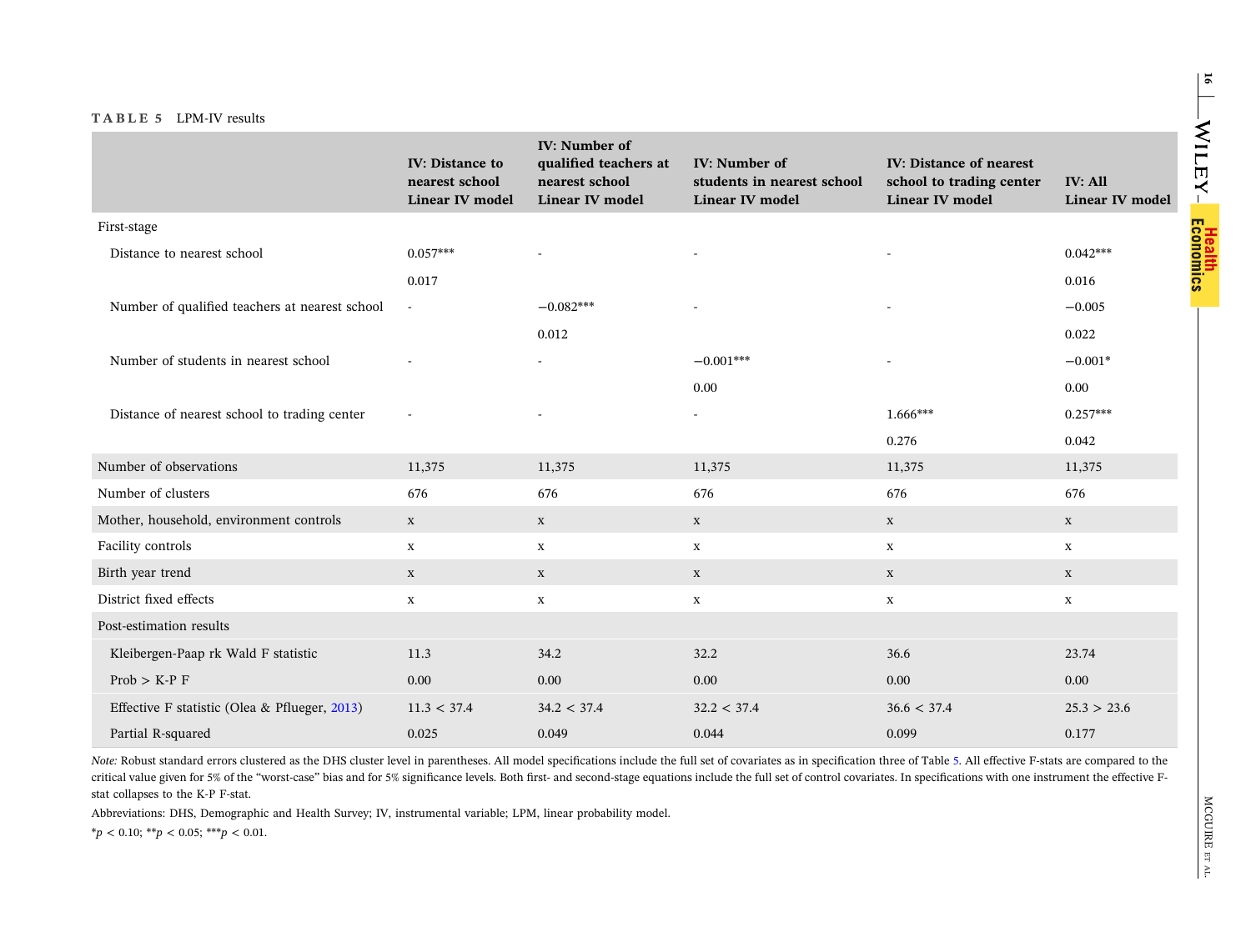|                                                       |               | IV: Distance to nearest school &<br>Distance of nearest school to<br>nearest trading center |                      |                          | IV: Number of students at<br>nearest school & number of<br>qualified teachers at nearest school |                          |  |
|-------------------------------------------------------|---------------|---------------------------------------------------------------------------------------------|----------------------|--------------------------|-------------------------------------------------------------------------------------------------|--------------------------|--|
|                                                       | <b>LPM-IV</b> | <b>IVprobit</b>                                                                             | 2SRI (Raw residuals) | <b>LPM-IV</b>            | <b>IVprobit</b>                                                                                 | 2SRI (Raw residuals)     |  |
| First-stage                                           |               |                                                                                             |                      |                          |                                                                                                 |                          |  |
| IV: Distance to nearest school                        | $0.041***$    | $0.041***$                                                                                  | $0.041***$           |                          |                                                                                                 |                          |  |
|                                                       | $-0.016$      | $-0.016$                                                                                    | $-0.016$             |                          |                                                                                                 |                          |  |
| IV: Number of qualified teachers<br>at nearest school |               | $\overline{a}$                                                                              | $\overline{a}$       | $-0.057**$               | $-0.055**$                                                                                      | $-0.057**$               |  |
|                                                       |               |                                                                                             |                      | $-0.023$                 | $-0.023$                                                                                        | $-0.023$                 |  |
| IV: Number of students in nearest school              |               |                                                                                             |                      | $-0.000$                 | $-0.000$                                                                                        | $-0.000$                 |  |
|                                                       |               |                                                                                             |                      | 0.000                    | 0.000                                                                                           | 0.000                    |  |
| IV: Distance of nearest school<br>to trading center   | $0.283***$    | $0.282***$                                                                                  | $0.283***$           | $\overline{\phantom{0}}$ |                                                                                                 | $\overline{\phantom{0}}$ |  |
|                                                       | $-0.042$      | $-0.041$                                                                                    | $-0.041$             |                          |                                                                                                 |                          |  |
| Second-stage                                          |               |                                                                                             |                      |                          |                                                                                                 |                          |  |
| Distance to nearest relevant facility                 | $-0.012***$   | $-0.012***$                                                                                 | $-0.012***$          | $-0.025***$              | $-0.011***$                                                                                     | $-0.023***$              |  |
|                                                       | 0.004         | 0.003                                                                                       | 0.002                | $-0.006$                 | $-0.006$                                                                                        | $-0.005$                 |  |
| Number of observations                                | 11,375        | 11,456                                                                                      | 11,375               | 11,375                   | 11,456                                                                                          | 11,375                   |  |
| Number of clusters                                    | 676           | 675                                                                                         | 676                  | 676                      | 675                                                                                             | 676                      |  |
| Mother, household, environment controls               | $\mathbf X$   | $\mathbf{X}$                                                                                | $\mathbf X$          | $\mathbf x$              | X                                                                                               | X                        |  |
| Facility characteristics                              | $\mathbf X$   | $\mathbf X$                                                                                 | $\mathbf{X}$         | $\mathbf X$              | $\mathbf X$                                                                                     | $\mathbf X$              |  |
| Birth year trend                                      | X             | $\mathbf{x}$                                                                                | $\mathbf x$          | $\mathbf x$              | $\mathbf X$                                                                                     | $\mathbf X$              |  |
| Region fixed effects                                  | $\mathbf X$   | $\mathbf X$                                                                                 | $\mathbf X$          | $\mathbf X$              | $\mathbf X$                                                                                     | $\mathbf X$              |  |

*Note:* 2SRI first‐stages estimated by GLM and second‐stage estimated via probit. AMEs for Ivprobit and 2SRI are reported. Standard errors are bootstrapped for 2SRI estimates to account for estimated residuals included in second‐stages. Second‐stage reported estimates are calculated average marginal effects and represent changes in the probability of having <sup>a</sup> facility delivery from <sup>a</sup> unit increase in distance. Abbreviations: 2SRI, two-stage residual inclusion; IV, instrumental variable; LPM, linear probability model.

Statistical significance levels are denoted by  $***p$  < 0.01,  $**p$  < 0.05 and  $*p$  < 0.10.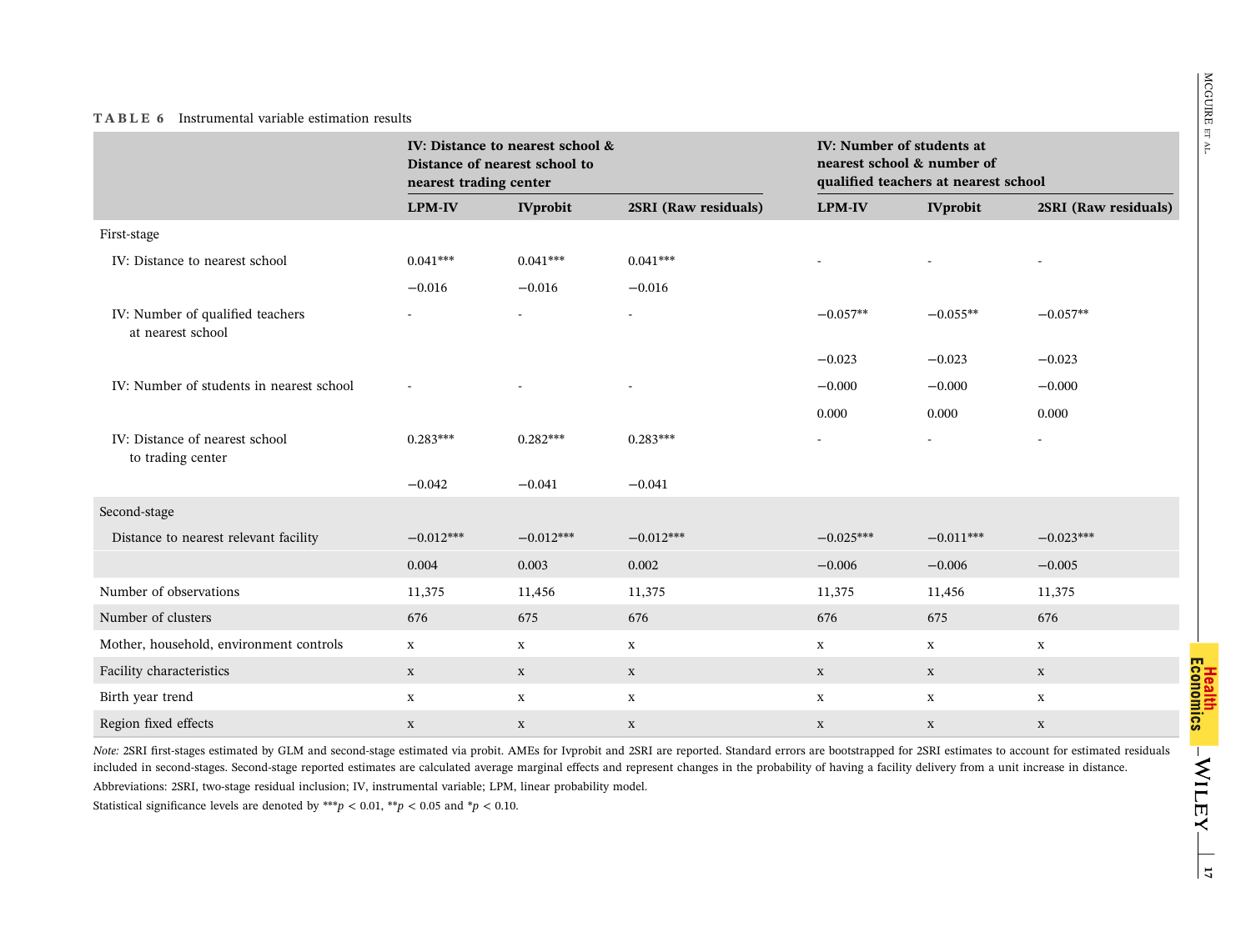with populations for whom distance has a relatively larger reductive effect on utilization. Considering such information in health infrastructure development could not only result in greater utilization rate improvements than targeting solely based on population levels, but could also reduce within country utilization inequalities.

Understanding of the mechanisms through which distance reduces utilization is also of significant importance for designing effective policy to mitigate the impact. Policy responses to increase utilization rates may either be supply side, aimed at increasing the availability and quality of maternal health care services, or demand-side, aimed at increasing individuals' demand for services. A range of policies including travel vouchers (Ommeh et al., 2019), improving referral transport (Samai & Sengeh, 1997) and cash on delivery (Grepin et al., 2019) have been trialed in various LMICs to increase maternal health care utilization. In Malawi, a presidential initiative stated an intention to build 130 maternity waiting homes in Malawi (Presidential Initiative on Safe Motherhood, 2012). When the physical obstacle of distance is the primary disincentive to seek care, policy should focus on expanding access or improving transport. However, in circumstances where other factors, such as a baseline preference for a home delivery, are important, such policies might have less impact.<sup>8</sup> The hypothesized mechanisms behind the unobserved confounding and the higher utilization rates in women with greater health knowledge suggests the disincentive effect of the physical obstacle of distance may not be the primary issue. This suggests alternatives to increasing the physical accessibility of health facilities may be effective in reducing the impact of distance. General improvements in health information or facility quality should increase utilization among women not currently seeking facility deliveries. Therefore, although increasing health infrastructure will increase utilization rates, Malawi has a range of policy alternatives which should be considered. Further research on the factors mediating the effect of distance on utilization can provide useful insights to assist policy–makers in ensuring access policies target the specific factors dissuading women from seeking care.

Relatedly, additional research is required into the source of distance's endogeneity with respect to utilization. Kumar et al. (2014) speculate that residing closer to health facilities results in improved health behaviors. Individuals residing further from facilities may, therefore, have worse health status inducing individuals to seek delivery in a health facility to offset higher risks of complications. An alternative explanation is that women at further distance differ in the information and treatment by health workers. As almost all women in our sample attend ANC visits, some exposure to health care during pregnancy is consistent across distances. Pressure may be put on women who live in remote communities by health workers who understand the consequences of complications in remote settings. This is similar to the qualitative findings of Griffiths & Stephenson (2001) who found remote women understood the extra importance of preventive action. This could be through strategic relocating during the final stages of pregnancy or simply extra effort to ensure a facility is reached. The different mechanisms suggest differential appropriate policy responses.

Finding ideal instruments for a variable such as distance—which is related to remoteness—is inherently difficult, due to the relation of remoteness with a large number of other factors. One alternative strategy, and an approach for consideration in future research, could be to exploit facility openings and closings. However, to date data limitations have precluded this approach. A complicating factor of utilizing panel data on this topic is that in the presence of measurement error it can significantly magnify attenuation bias (Griliches & Hausman, 1986). Therefore, IV approaches may represent the optimal strategy without access to more accurate spatial data. However, exploration with alternative methods could also shed light on whether local average treatment effects (LATE) of IV estimates are closer to the policy relevant parameter than OLS (Heckman et al., 2006). Future research would also benefit from data providing measures of distance to health facility at household level. This would allow for controlling of unobserved village differences that are common to women within a village that may be correlated with health facility accessibility and utilization rates (Kondylis & Manacorda, 2012). Methods which could account for such unobserved heterogeneity should be combined with models allowing the exploration of the heterogeneity in the effect of distance to provide the best information to inform health infrastructure planning.

Like any study, we faced several limitations. We are unable to identify the specific facility women utilized. This constraint partially informed our research question as, had we observed delivery location, it would be possible to construct a full patient choice model, mapping women's preferences among the full set of alternative health care providers (McFadden, 1973). In the absence of this information, we examine the impact of distance to the nearest health facility on the utilization of any health facility for delivery services. A distinction has been made between "passive" and "active" patients in LMICs, where unlike the former, the latter do not necessarily seek health care at the lowest distance/cost provider (Leonard, 2014). While this article does not attempt to address issues surrounding facility choice, our data suggests that a non-trivial proportion of women in Malawi may bypass the nearest health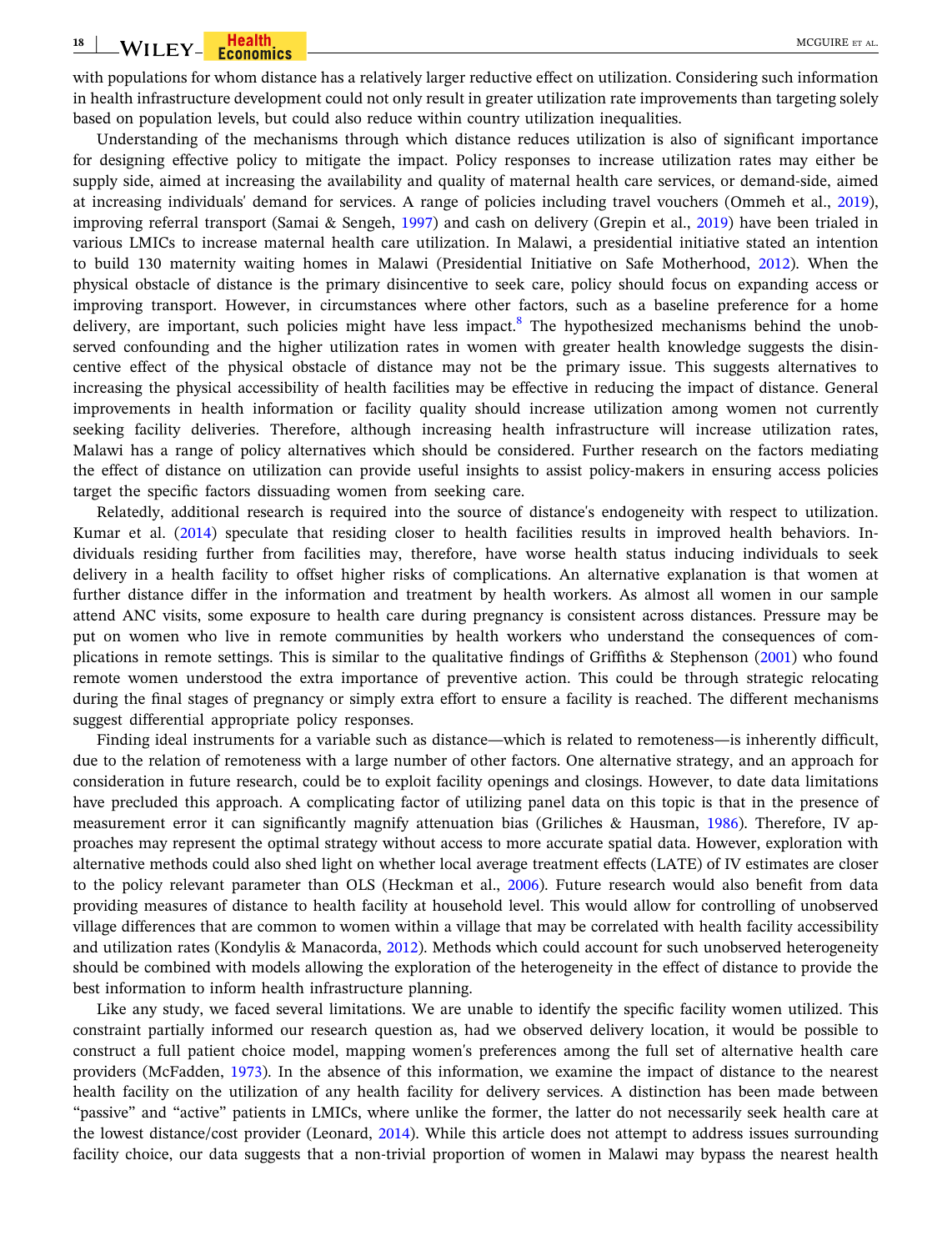facility (Table 5 and Appendix E). Future research would benefit from data that definitively matched individuals with where care was sought, allowing for the development of accurate facility choice models. To date, this has only been examined in an urban environment where distance is a much weaker determinant of facility choice (Cronin et al., 2017). Such research would allow for the examination of the impact of distance compared to other facilitylevel characteristics and how these are traded‐off. Additionally, use of administrative data linking individuals to facilities where care was sought would also circumvent the potential for recall bias faced when using motherreported historical birth location.

We rely on having adequately controlled for all observable confounders. It is likely that rurality, to which distance is related, is highly correlated with factors that may also impact utilization, for example SES. The DHS does not contain information on income or consumption expenditure, therefore, we use proxy variables to capture variation in SES. Our primary specifications include measures of women's education and literacy and a household wealth index. While this is standard practice, the veracity of the use of wealth indices to proxy for income is debatable (Filmer & Prichett, 2001). We also checked specifications including further information on the characteristics of women's husband which may have further captured variation in household income (husband's occupation, husband age, husband educational level, woman's earning relative to husband etc.) with the effect of distance unchanged by their inclusion.<sup>9</sup> Further, contextual factors reduce concerns about missing variation in SES and its potential importance in modeling health care utilization in Malawi. Work has examined the income/ expenditure distribution in Malawi to identify households in need of targeted cash transfers (International Labour Organisation, 2016). This work has exposed the difficulty in identifying households due to a lack of variation in many common measures of SES. Given this high degree of homogeneity in income and expenditure in the rural population, this reduces the risk of variation in income/expenditure explaining different in health care utilization in our sample. The absence of user fees also reduces the role of income in determining utilization. Finally, in addition to the use of variables proxying for SES, the IV approaches should alleviate concerns of confounding from this source.

For most household surveys collecting sensitive information and geographic data, some form of "geo-scrambling" is undertaken to maintain individual "anonymity." In our context, two distinct geographic displacement procedures introduce measurement error to the constructed distance variable. First, due to the aggregation of households located within the same cluster to a single point coordinate representing the DHS cluster centroid results, we are unable to measure within‐cluster distance to health facility variation. However, this within cluster variation is unlikely to be substantive. DHS clusters are related to Enumeration Areas (EA) defined for the Population and Housing Census in Malawi. EAs are the lowest administrative area within Malawi and therefore represent small geographic areas: "Since the EAs are delineated for the purpose of census enumeration, they generally have a relatively small number of households (e.g., between 80 and 120 households, which is a practical size for the listing operation. It is important that the EAs have well-defined boundaries, which are generally defined on census maps." (Department of Economic and Social Affairs: United Nations, 2016). Second, the displacement of cluster centroids results in random noise being added to the measure of distance. We contend that both procedures bias our estimates of the causal effect of distance towards 0 (Appendix C; Arbia et al., 2015; Carroll et al., 1995; Goodchild et al., 1992; Perez-Heydrich et al., 2013) effect. Simulation work attempting to quantify the impact of such displacement on empirical estimates has suggested that the coefficient on distance may be 36% smaller for the circumstances most similar to ours faced (Elkies et al., 2015). Therefore, the implications of this measurement error imparted from the "geo-masking" are predictable and can be accounted for in the interpretation of our results. Acknowledging these effects of the measurement error (in addition to the dissection of the endogeneity) we interpret our estimate as a lower bound of the effect of distance on utilization. On the other hand, a strength of our study is that we avoid another sources of measurement error, such as expert elicitation or household estimates of distance, or only using a sample of health facilities. These approaches have been shown to introduce relatively more severe effects than cluster displacement, as they have an ambiguous effect on the sign and size of the bias compared to measurement error originating from known geographic displacement formulae (Schoeps et al., 2011, Skiles et al., 2013).

There is a growing debate about the perceived trade‐off between increasing health care accessibility and improving the quality of health care (Kruk et al., 2018). Improvements in access to and utilization of health care services have not always translated into improved health outcomes. This has led some to suggest LMICs should consider relocating certain health care services—including delivery services—to higher levels of care, such as specialist hospitals (Gage et al., 2019). Given that such policies would result in longer travel distances to utilize services, the potential benefits of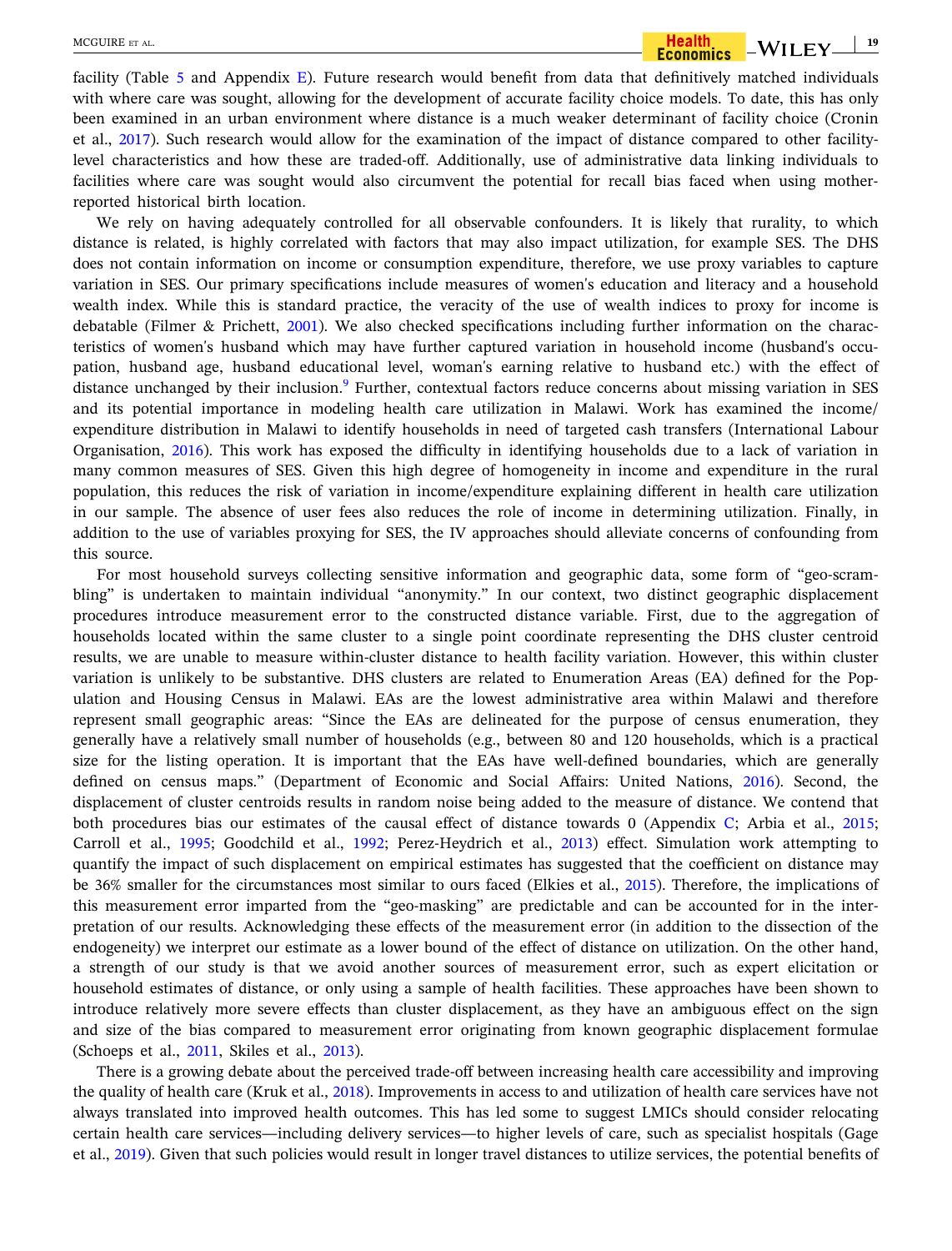#### **20** WILEY Feodomics Communication of the MCGUIRE ET AL.

improved quality must be considered in the context of potentially significant reductions in utilization, as suggested by our findings. Our results can provide important inputs to this quality‐access trade‐off debate in order to model welfare changes from different policy choices.

## **ACKNOWLEDGMENTS**

We would like to thank Marc Suhrcke, Nigel Rice, Rita Santos and Andrew Mirelman for valuable inputs on earlier drafts of the manuscript. Additionally, thanks to the participants of the Centre for Health Economics Global Health Economics Seminar Series, particularly Wiktoria Tafesse and Samuel Lordemus. A special thanks is also due to Michela Bia for helpful discussions related to implementation of the Generalized Propensity Score analysis. This work was undertaken as part of a PhD funded by the Centre for Health Economics, University of York.

#### **CONFLICT OF INTEREST**

No conflict of interests are present to declare.

## **DATA AVAILABILITY STATEMENT**

The data that support the findings of this study are openly available at https://urldefense.com/v3/\_\_https://dhsprogram.com/\_\_;!!N11eV2iwtfs!4mdvHDRgNduxVujlFyA29YeCfV5\_TBTyS07m8mmAVSnfE3l38a3h4jafuDPObTGx\$

#### **ORCID**

*Finn McGuire* • https://orcid.org/0000-0003-3298-6268 *Noemi Kreif* https://orcid.org/0000-0001-9008-5690 Peter C. Smith <sup>1</sup> https://orcid.org/0000-0003-0058-7588

#### **ENDNOTES**

 $1$  2017 US dollars.

- $2$  0 indicates a home birth and 1 a facility delivery. Binscatter plot produced from Cattaneo et al. (2019).
- $3$  See also Kluve et al. (2012), Flores & Mitnik (2013), Egger & Ehrlich (2013).
- <sup>4</sup> DRF analyses are implemented using the STATA packages GPS score, dose response and DRF by Bia et al. (2008, 2014).
- <sup>5</sup> Non-health institutions of development include towns, district headquarters, railway stations, and bus stops.
- <sup>6</sup> We also perform a likelihood-ratio test to check balance reaching similar conclusions. Table available upon request.
- <sup>7</sup> This drops only 16 observations.
- <sup>8</sup> In addition to likely not being cost-effective in high baseline utilization contexts such as Malawi.

<sup>9</sup> These results are available upon request.

#### **REFERENCES**

Acton, J. (1973). *Demand for health care when time prices vary more than money prices* (Vol. 1973). RAND Corporation. https://www.rand. org/pubs/reports/R1189.html

- Alegana, V., Wright, J., Pentrina, U., Noor, A., Snow, R., & Atkinson, P. (2012). Spatial modelling of healthcare utilisation for treatment of fever in Namibia. *International Journal of Health Geographics*, *11*, 6.
- Anglewicz, P., VanLandingham, M., Manda‐Taylor, L., & Kohler, H. (2016). Migration and HIV infection in Malawi. *AIDS*, *30*, 2099–2105.
- Anglewicz, P., VanLandingham, M., Manda‐Taylor, L., & Kohler, H. (2017). Cohort profile: Internal migration in sub‐Sahararn Africa—the migration and health in Malawi (MHM) study. *BMJ Open*, *7*, e014799.
- Arbia, G., Espa, G., & Giuliani, D. (2015). Measurement errors arising when using distances in microeconometric modelling and the individuals' position is geo‐masked for confidentiality. *Econometrics*, *3*(4), 709–718.
- Asim, S., Chimombo, J., Chugunnov, D., & Gera, R. (2017). *Moving teachers to Malawi's remote communities: A data‐drive approach to teacher deployment* (Policy research working paper). Education Global Practise Group. World Bank.
- Basker, E. (2007). When good instruments go bad: A reply to Neumark, Zhang, and Ciccarella. *SSRN*. https://doi.org/10.2139/ssrn.980988
- Bia, M., Flores, C., Flores‐Lagunes, A., & Mattei, A. (2014). A Stata package for the application of semiparametric estimators of dose– response functions. *The Stata Journal*, *14*(3), 580–604. https://doi.org/10.1177/1536867X1401400307
- Bia, M., Flores, C., & Mattei, A. (2008). A Stata package for the estimation of the dose–response function through adjustment for the generalized propensity score. *The Stata Journal*, *8*(3), 354–373. https://doi.org/10.1177/1536867X0800800303
- Bia, M., Flores, C., & Mattei, A. (2011). *Nonparametric estimators of dose‐response functions* (No 2011‐40, LISER Working Paper Series). LISER
- Bia, M., & Mattei, A. (2012). Assessing the effect of the amount of financial aids to Piedmont firms using the generalized propensity score. *Statistical Methods and Applications*, *21*(4), 485–516. https://doi.org/10.1007/s10260‐012‐0193‐4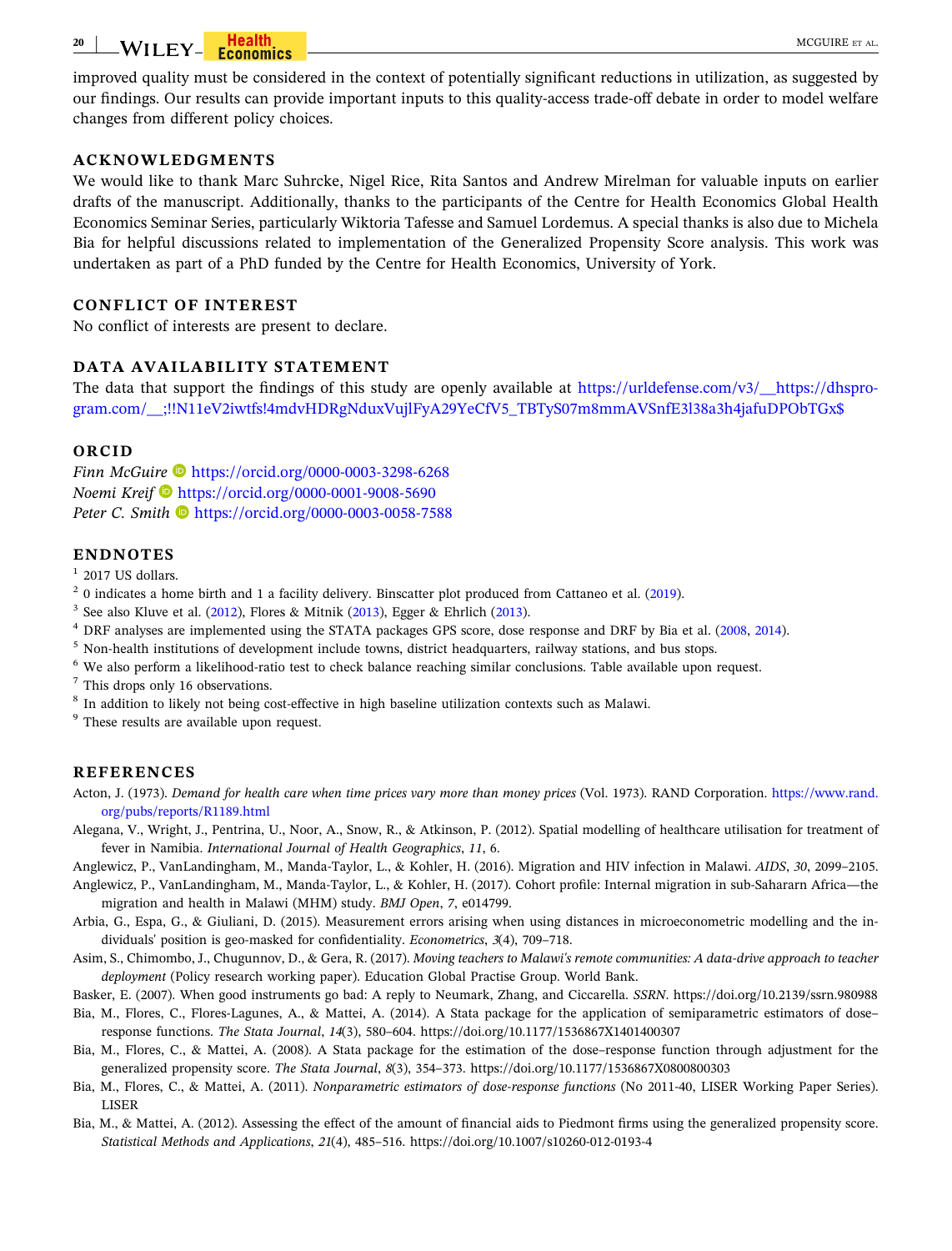- Blandford, J., Kumar, S., Luo, W., & MacEachren, A. (2012). It's a long, long walk: Accessibility to hospitals, maternity and integrated health centres in Niger. *International Journal of Health Geographics*, *11*(24), 24. https://doi.org/10.1186/1476‐072X‐11‐24
- Borah, B. (2006). A mixed logit model of health care provider choice: Analysis of NSS data for rural India. *Health Economics*, *15*, 915–932. https://doi.org/10.1002/hec.1166
- Budhathoki, S., Pokharel, P., Good, S., Limbu, S., Bhattachan, M., & Osborne, R. (2017). The potential of health literacy to address the health related UN sustainable development goal 3 (SDG3) in Nepal: A rapid review. *BMC Health Services Research*, *17*(1), 1–13. https://doi.org/ 10.1186/s12913‐017‐2183‐6
- Buor, D. (2003). Analysing the primacy of distance in the utilization of health services in the Ahafo‐Ano South district, Ghana. *International Journal of Health Planning and Management*, *18*, 293–311. https://doi.org/10.1002/hpm.729
- Burgert, C., Colston, J., Roy, T., & Zachary, B. (2013). *Geographic displacement procedure and georeferenced data release policy for the Demographic and Health Surveys* (DHS Spatial Analysis Reports No. 7). ICF International.
- Carroll, R., Rupert, D., & Stefanski, L. (1995). *Measurement error in nonlinear models*. Chapman and Hall.
- Cattaneo, M. (2010). Efficient semiparametric estimation of multi‐valued treatment effects under ignorability. *Journal of Econometrics*, *155*(2), 138–154.
- Cattaneo, M., Crump, R., Farrell, M., & Feng, Y. (2019). On Binscatter. arXiv:1902.09608
- Chowdhury, M., Ronsmans, C., Killewo, J., Anwar, I., Gausia, K., Das‐Gupta, S., Blum, L., Dieltiens, G., Marshall, T., Saha, S., & Borghi, J. (2006). Equity in use of home‐based or facility‐based skilled obstetric care in rural Bangladesh: An observational study. *Lancet*, *367*, 327–332.
- Cronin, C., Guilkey, D., & Speizer, I. (2017). The effects of health facility access and quality on family planning decisions in urban Senegal. *Health Economics*, *27*, 576–591. https://doi.org/10.1002/hec.3615
- Duong, D., Binns, C., & Lee, A. (2005). Utilisation of delivery services at the primary health care level in rural Vietnam. *Social Science and Medicine*, *59*(12), 2585–2595. https://doi.org/10.1016/j.socscimed.2004.04.007
- Egger, P., & Ehrlich, M. (2013). Generalized propensity scores for multiple continuous treatment variables. *Economics Letters*, *119*, 32–34. https://doi.org/10.1016/j.econlet.2013.01.006
- Elkies, N., Fink, G., & Barnighausen, T. (2015). "Scrambling" geo‐referenced data to protect privacy induces bias in distance estimation. *Population and Environment*, *37*(1), 83–98. https://doi.org/10.1007/s11111‐014‐0225‐0
- Fan, J., Gijbels, I., Hu, T.‐C., & Huang, L.‐S. (1996). A study of variable bandwidth selection for local polynomial regression. *Statistica Sinica*, *6*(1), 113–127.
- Filmer, D., & Prichett, L. (2001). Estimating wealth effects without expenditure data or tears: An application to educational enrollments in states of India. *Demography*, *38*, 115–132.
- Flores, C. (2007). *Estimation of dose‐response functions and optimal doses with a continuous treatment* (Working Papers 0707). University of Miami, Department of Economics.
- Flores, C., Flores-Lagunes, A., Gonzalez, A., & Neumann, T. (2012). Estimating the effects of length of exposure to instruction in a training program: The case of job corps. *The Review of Economics and Statistics*, *94*(1), 153–171. https://doi.org/10.1162/RESTa00177
- Flores, C., & Mitnik, O. (2013). Comparing treatments across labor markets: An assessment of non‐experimental multiple‐treatment strategies. *The Review of Economics and Statistics*, *95*(5), 1691–1707.
- Fuchs, V. (1968). The growing demand for medical care. *The New England Journal of Medicine*, *279*, 190–195. https://doi.org/10.1056/ NEJM196807252790405
- Gabrysch, S., & Campbell, O. M. (2009). Still too far to walk: Literature review of the determinants of delivery service use. *BMC Pregnancy and Childbirth*, *9*(1), 1–18. https://doi.org/10.1186/1471‐2393‐9‐34
- Gage, A., Carner, F., Blossom, J., Aluvaala, J., Amatya, A., Mahat, K., Malata, A., Roder‐DeWan, S., Twum‐Danso, N., Yahya, T., & Kruk, M. (2019). Low‐ and middle‐income countries, is delivery in high‐quality obstetric facilities geographically feasible? *Health Affairs*, *38*(9), 1576–1584.
- Gelman, A., & Hill, J. (2007). *Data analysis using regression and multilevel/hierarchical models*. Cambridge University Press.
- Gertler, P., & van der Gaag, J. (1990). *The willingness to pay for medical care : Evidence from two developing countries*. The Johns Hopkins University Press.
- Goodchild, M., Haining, P., & Wise, S. (1992). Integrating GIS and spatial analysis: Problems and possibilities. *International Journal of Geographical Information Systems*, *6*, 407–423.
- Grepin, K., Habyarimana, J., & Jack, W. (2019). Cash on delivery: Results of a randomised experiment to promote maternal health care in Kenya. *Journal of Health Economics*, *65*, 15–30.
- Griffiths, P., & Stephenson, R. (2001). Understanding users' perspectives of barriers to maternal health care use in Maharashtra, India. *Journal of Biosocial Science*, *33*, 339–359.
- Griliches, Z., & Hausman, J. (1986). Errors in variables in panel data. *Journal of Econometrics*, *31*(1), 93–118. https://doi.org/10.1016/0304‐ 4076(86)90058‐8
- Grossman, M. (1972). The demand for health: A theoretical and empirical investigation. *NBER*. https://doi.org/10.7312/gros17900
- Guagliardo, M. (2004). Spatial accessibility of primary care: Concepts, methods and challenges. *International Journal of Health Geographics*, *3*(1), 1–13.
- Hausman, J. (1978). Specification tests in econometrics. *Econometrica*, *46*(6), 1251–1271.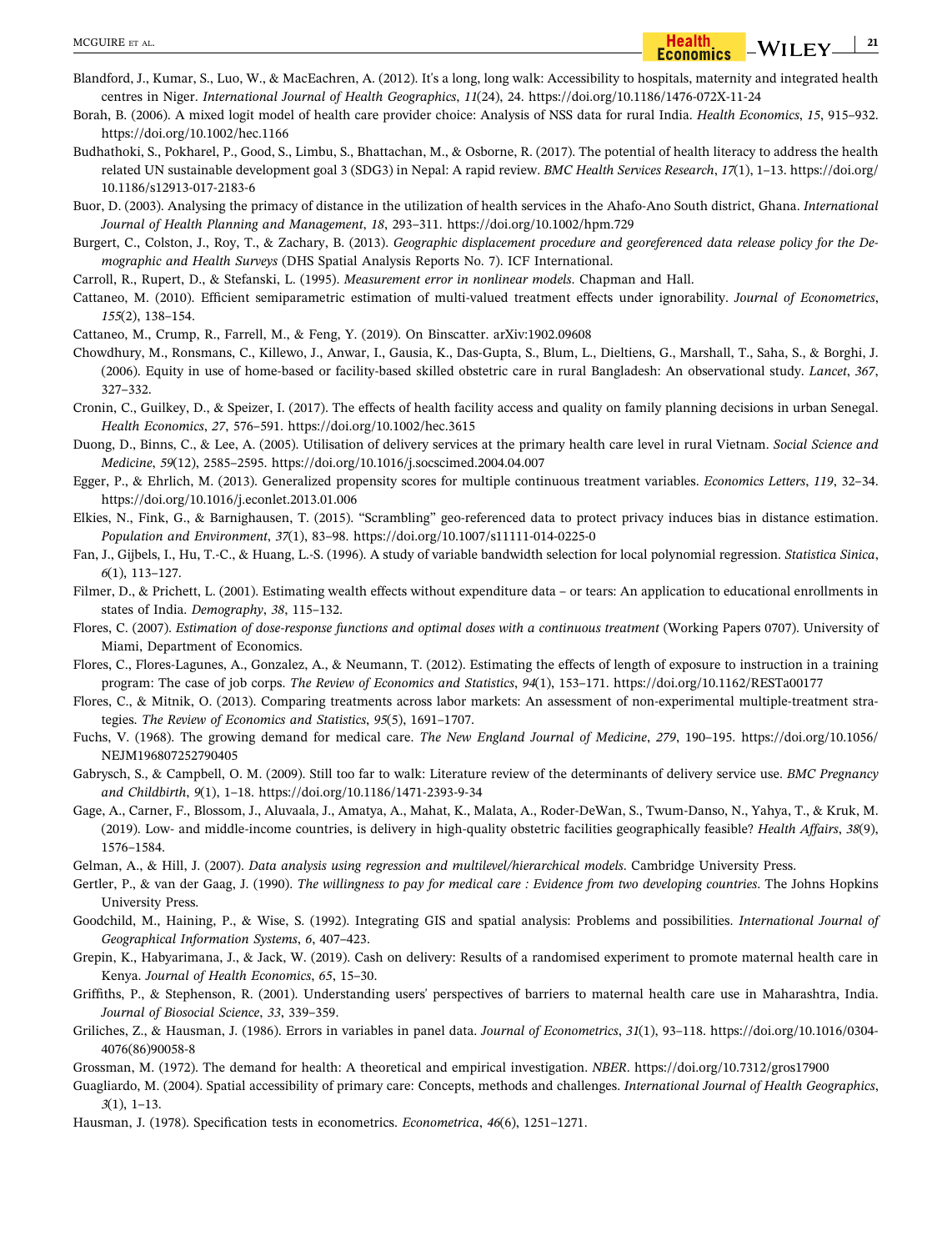- Heckman, J., Urzua, S., & Vytlacil, E. (2006). Understanding instrumental variables in models with essential heterogeneity. *The Review of Economics and Statistics*, *88*(3), 389–432.
- Hirano, K., & Imbens, G. (2004). The propensity score with continuous treatments. In A. Gelman & X.‐L. Meng (Eds.), *Applied Bayesian modeling and causal inference from incomplete‐data perspectives* (pp. 73–84). John Wiley & Sons Ltd.
- Hjortsberg, C. (2003). Why do the sick not utilise health care? The case of Zambia. *Health Economics*, *12*, 755–770. https://doi.org/10.1002/ hec.839
- Ho, D., Imai, K., King, G., & Stuart, E. (2007). Matching as nonparametric pre‐processing for reducing model dependence in parametric causal inference. *Political Analysis*, *15*(3), 199–236.
- International Labour Organisation. (2016). *Discussion note for targeting in Malawi and implications for the future of the social cash transfer*. International Labour Organisation.
- Karra, M., Fink, G., & Canning, D. (2017). Facility distance and child mortality: A multi-country study of health facility access, service utilization, and child health outcomes. *International Journal of Epidemiology*, *46*(3), dyw062. https://doi.org/10.1093/ije/dyw062
- Kluve, J., Schneider, H., Uhlendorff, A., & Zhao, Z. (2012). Evaluating continuous training programmes by using the generalized propensity score. *Journal of the Royal Statistical Society*, *175*, 587–617. https://doi.org/10.1111/j.1467‐985X.2011.01000.x
- Kondylis, F., & Manacorda, M. (2012). School proximity and child labor: Evidence from rural Tanzania. *The Journal of Human Resources*, *47*(1), 32–63.
- Kruk, M., Gage, A. D., Arsenault, C., Jordan, K., Leslie, H. H., Roder‐DeWan, S., Adeyi, O., Barker, P., Daelmans, B. S., Doubova, V., Englis, M., García‐Elorrio, E., Guanais, F., Gureje, O., Hirschhorn, L. R., Jiang, L., Kelley, E., Lemango, E. T., Liljestrand, J., … Pate, M. (2018). High‐quality health systems in the sustainable development goals era: Time for a revolution. *Lancet Global Health*, *6*, e1196–e1252.
- Kumar, S., Dansereau, E., & Murray, C. (2014). Does distance matter for institutional delivery in rural India? *Applied Economics*, *46*(33), 4091–4103. https://doi.org/10.1080/00036846.2014.950836
- Lavy, V. (1996). School supply constraints and children's educational outcomes in rural Ghana. *Journal of Development Economics*, *51*, 291–314.
- Lavy, V., & Germain, J.‐M. (1994). *Quality and cost in health care choice in developing countries* (Living standards measurement study (LSMS) working paper; no. LSM 105). The World Bank.
- Lavy, V., Strauss, J., Thomas, D., & de Vreyer, P. (1996). Quality of health care, survival and health outcomes in Ghana. *Journal of Health Economics*, *15*, 333–357. https://doi.org/10.1016/0167‐6296
- Leonard, K. (2014). Active patients in rural African health care: Implications for research and policy. *Health Policy and Planning*, *29*, 85–95. https://doi.org/10.1093/heapol/czs137
- Lohela, T., Campbell, O., & Gabrysch, S. (2012). Distance to care, facility delivery and early neonatal mortality in Malawi and Zambia. *PLoS One*, *7*(12), e52110. https://doi.org/10.1371/journal.pone.0052110
- Macarayan, E., Gage, A., Doubova, S., Guanais, F., Lemango, E., Ndiaye, Y., Waiswa, P., & Kruk, M. (2018). Assessment of quality of primary care with facility surveys: A descriptive analysis in ten low‐income and middle‐income countries. *The Lancet*, *6*(11), e1176–e1185. https://doi.org/10.1016/S2214‐109X(18)30440‐6
- MacQueen, J. (1967). Some methods for classification and analysis of multivariate observations. *Berkeley Symposium on Mathematical Statistics and Probability*, *1*, 281–297.
- Malqvist, M., Sohel, N., Do, T., Eriksson, L., & ersson, L.‐A. (2010). Distance decay in delivery care utilisation associated with neonatal mortality. A case referent study in northern Vietnam. *BMC Public Health*, *10*, 762. https://doi.org/10.1186/1471‐2458‐10‐762
- Manang, F., & Yamauchi, C. (2018). The impact of access to health facilities on maternal care use, travel patterns and health status: Evidence from longitudinal data from Uganda. *Economic Development and Cultural Change*, *69*(1), 405–451. https://doi.org/10.1086/702794
- Manthalu, G. (2019). User fee exemption and maternal health care utilisation at mission health facilities in Malawi: An application of disequilibrium theory of demand and supply. *Health Economics*, *28*, 461–474. https://doi.org/10.1002/hec.3856
- Masters, S., Burstein, R., Amofah, G., Abaogye, P., Kumar, S., & Hanlon, M. (2013). Travel time to maternity care and its effect on utilization in rural Ghana: A multilevel analysis. *Social Science and Medicine*, *93*, 147–154. https://doi.org/10.1016/j.socscimed.2013.06.012
- McFadden, D. (1973). Conditional logit analysis of qualitative choice behaviour. In P. Zarembka (Ed.), *Frontiers in econometrics* (pp. 105–142). Academic Press.
- McLaren, Z., Ardington, C., & Leibbrandt, M. (2014). Distance decay and persistent health care disparities in South Africa. *BMC Health Services Research*, *14*(541), 1–9. https://doi.org/10.1186/s12913‐014‐0541‐1
- Ministry of Health. (2004). *Programme of work* (pp. 2004–2010). Government of Malawi.
- Ministry of Health. (2010). *Health sector strategic plan* (pp. 2011–2016). Government of Malawi.
- Ministry of Health. (2017). *Health sector strategic plan II* (pp. 2017–2022). Government of Malawi.
- Ministry of Health. ICF International. (2014). *Malawi service provision assessment (MSPA) 2013‐14*.
- Mukhopadhyay, A., & Sahoo, S. (2016). Does access to secondary education affect primary schooling? Evidence from India. *Economics of Education Review*, *54*, 124–142. https://doi.org/10.1016/j.econedurev.2016.07.003
- Muller, I., Smith, T., Mellor, S., Rare, L., & Genton, B. (1998). The effect of distance from home on attendance at a small rural health centre in Papua New Guinea. *International Journal of Epidemiology*, *27*, 878–884.
- Mwabu, G., Ainsworth, M., & Nyamete, A. (1993). Quality of medical care and choice of medical treatment in Kenya: An empirical analysis. *The Journal of Human Resources*, *28*(4), 838–862.
- National Statistics Office. (2018). *Malawi population and housing census*. Government of Malawi.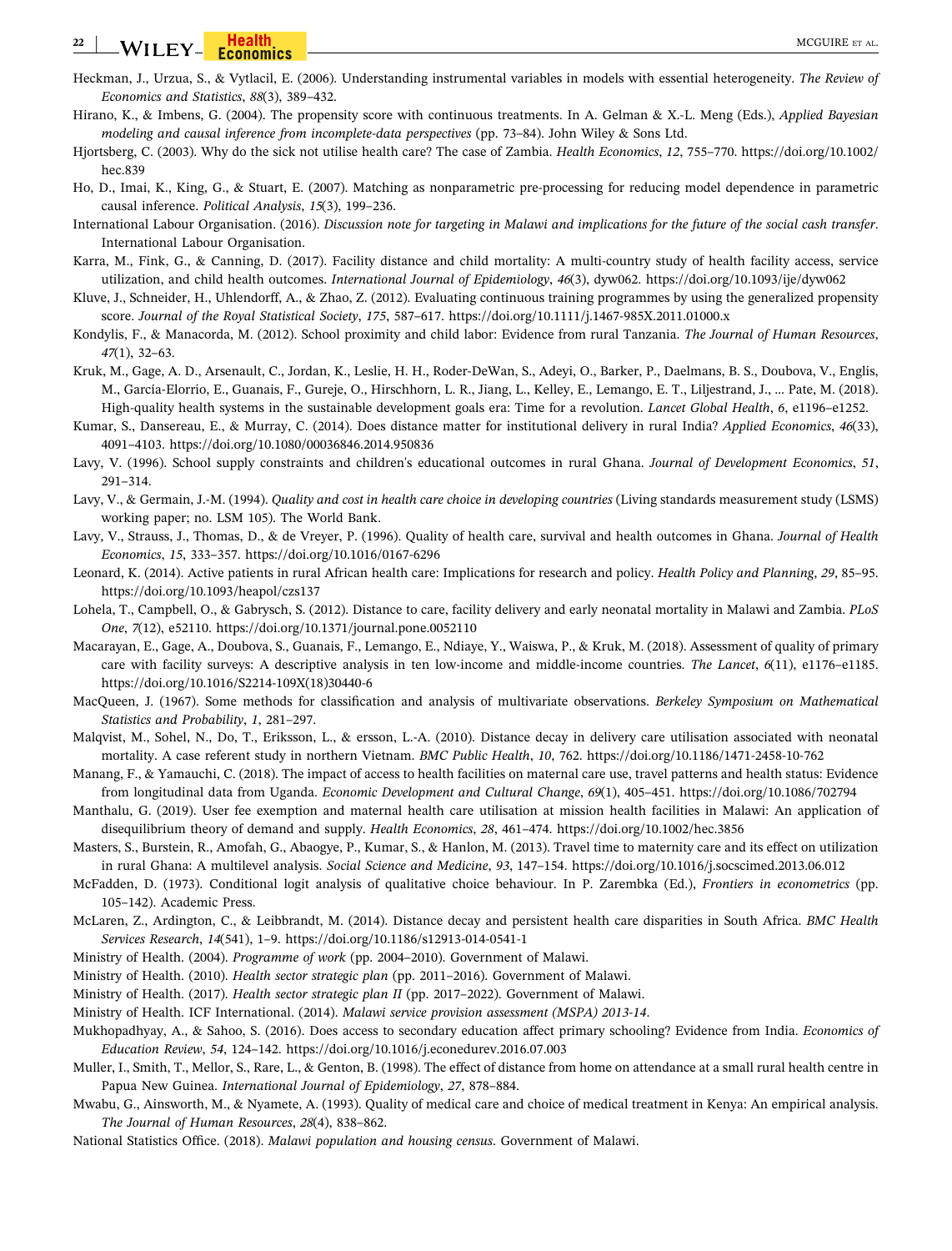National Statistics Office. Malawi Demographic and Health Survey 2010/2011.

Nesbitt, R., Lohela, T., Soremekun, S., Vesel, L., Manu, A., Okyere, E., Grundy, C., Amenga‐Etego, S., Owusu‐Agyei, S., Kirkwood, B., & Gabrysch, S. (2016). The influence of distance and quality of care on place of delivery in rural Ghana. *Scientific Reports*, *6*, 1–8. https:// doi.org/10.1038/srep30291

O'Donnell, O. (2007). Access to health care in developing countries: Breaking down demand side barriers. *Cadernos de Saúde Pública*, *23*(120), 2820–2834. https://doi.org/10.1590/s0102‐311x2007001200003

Olea, J. L. M., & Pflueger, C. (2013). A robust test for weak instruments. *Journal of Business and Economic Statistics*, *31*, 358–369.

Ommeh, M., Fenenga, C. J., Hesp, C. J., Nzorubara, D., & Rinke De Wit, T. F. (2019). Using mobile transport vouchers to improve access to skilled delivery. *Rural and Remote Health*, *19*, 4577. https://doi.org/10.22605/RRH4577

Paul, B., & Rumsey, D. (2002). Utilisation of health facilities and trained birth attendants for childbirth in rural Bangladesh: An empirical study. *Social Science and Medicine*, *54*(12), 1755–1765. https://doi.org/10.1016/s0277.9536(01)00148‐4.

Perez‐Heydrich, C., Warren, J., Burgert, C., & Emch, M. (2013). *Guidelines on the use of DHS GPS data* (Spatial Analysis Reports No. 8). ICF International.

Presidential Initiative on Safe Motherhood, (2012). https://www.health.gov.mw/index.php/directorates/safe-motherhood/presidentialinitiative‐on‐martenal‐health‐safe‐motherhood#:∼:text=The%20Presidential%20Initiative%20on%20Maternal,mortality%20rates%20in% 20the%20country

QGIS Development Team. (2009). *QGIS geographic information system*. Open Source Geospatial Foundation.

Rosenzweig, M., & Wolpin, K. (1986). Evaluating the effects of optimally distributed public programs: Child health and family planning interventions. *The American Economic Review*, *76*(3), 470–482.

Rubin, D. B. (1974). Estimating causal effects of treatments in randomized and nonrandomized studies. *Journal of Educational Psychology*, *66*(5), 688–701.

Samai, O., & Sengeh, P. (1997). Facilitating emergency obstetric care through transportation and communication, Bo, Sierra Leone. *International Journal of Gynecology & Obstetrics*, *59*(2), 157–164.

Sarma, S. (2009). Demand for outpatient healthcare empirical findings from rural India. *Applied Health Economics and Health Policy*, *7*(4), 265–277. https://doi.org/10.2165/10899650‐000000000‐00000

Schoeps, A., Gabrysch, S., Niamba, L., Sié, A., & Becher, H. (2011). The effect of distance to health care facilities on childhood mortality in rural Burkina Faso. *American Journal of Epidemiology*, *173*(5), 492–498. https://doi.org/10.1093/aje/kwq386

Schultz, P. (2004). Health economics and applications in developing countries. *Journal of Health Economics*, *23*, 637–641. https://doi.org/10. 1016/j.jhealeco.2004.04.002

Schultz, P. (2005). Effects of fertility decline on family well‐being: Opportunities for evaluating population programs (Working Paper). Yale University.

Seljeskog, L., Sundby, J., & Chimango, J. (2007). Factors influencing women's choice of place of deliverry in rural Malawi—An exploratory study. *African Journal of Reproductive Health*, *10*(3), 66–75.

Shannon, G., Bashshur, R., & Metzner, C. (1969). The concept of distance as a factor in accessibility and utilization of healthcare. *Medical Care Review*, *26*, 143–161.

Skiles, M., Burgert, C., Curtis, S., & Spencer, J. (2013). Geographically linking population and facility surveys: Methodological considerations. *Population Health Metrics*, *1*, 1–13.

Stock, R. (1983). Distance and the utilization of health facilities in rural Nigeria. *Social Science & Medicine*, *17*(9), 563–570. https://doi.org/10. 1016/0277‐9536(83)90298‐8

Strupat, C. (2017). Do targeted reproductive health services matter?—The impact of a midwife program in Indonesia. *Health Economics*, *26*(12), 1667–1681.

Tanser, F., Gijsbertsen, B., & Herbst, K. (2006). Modelling and understanding primary health care accessibility and utilization in rural South Africa: An exploration using a geographical information system. *Social Science & Medicine*, *63*, 691–705. https://doi.org/10.1016/j. socscimed.2006.01.015

Tegegne, T., Chojenta, C., Loxton, D., Smith, R., & Kibret, K. (2018). The impact of geographic access on institutional delivery care use in low and middle‐income countries: Systematic review and meta‐analysis. *PloS One*, *13*(8), e0203130. https://doi.org/10.1371/journal.pone. 0203130

Terza, J. (2018). Two‐stage residual inclusion estimation in health services research and health economics. *Health Services Research*, *53*(3), 1890–1899. https://doi.org/10.1111/1475‐6773.12714

Terza, J., Basu, A., & Rathouz, P. (2007). Two-stage residual inclusion estimation: Addressing endogeneity in health econometric modelling. *Journal of Health Economics*, *27*(3), 531–543. https://doi.org/10.1016/j.jhealeco.2007.09.009

Thaddeus, S., & Maine, D. (1994). Too far to walk: Maternal mortality in context. *Social Science and Medicine*, *38*(8), 1091–1110.

Thornton, R. (2008). The demand for, and impact of, learning HIV status. *American Economic Review*, *98*(5), 1829–1863. https://doi.org/10. 1257/aer.98.5.1829

Todd, P. (2007). Evaluating social programs with endogeneous program placement and selection of the treated'. In P. Schultz & J. Strauss (Eds.), *The handbook of development economics* (1st ed., pp. 3847–3894). Elsevier.

United Nations, Department of Economic and Social Affairs. (2016). Study on aging in sub‐Saharan Africa: Sampling manual. Sampling Manual.

- **23**

 $-WIL$   $EY$